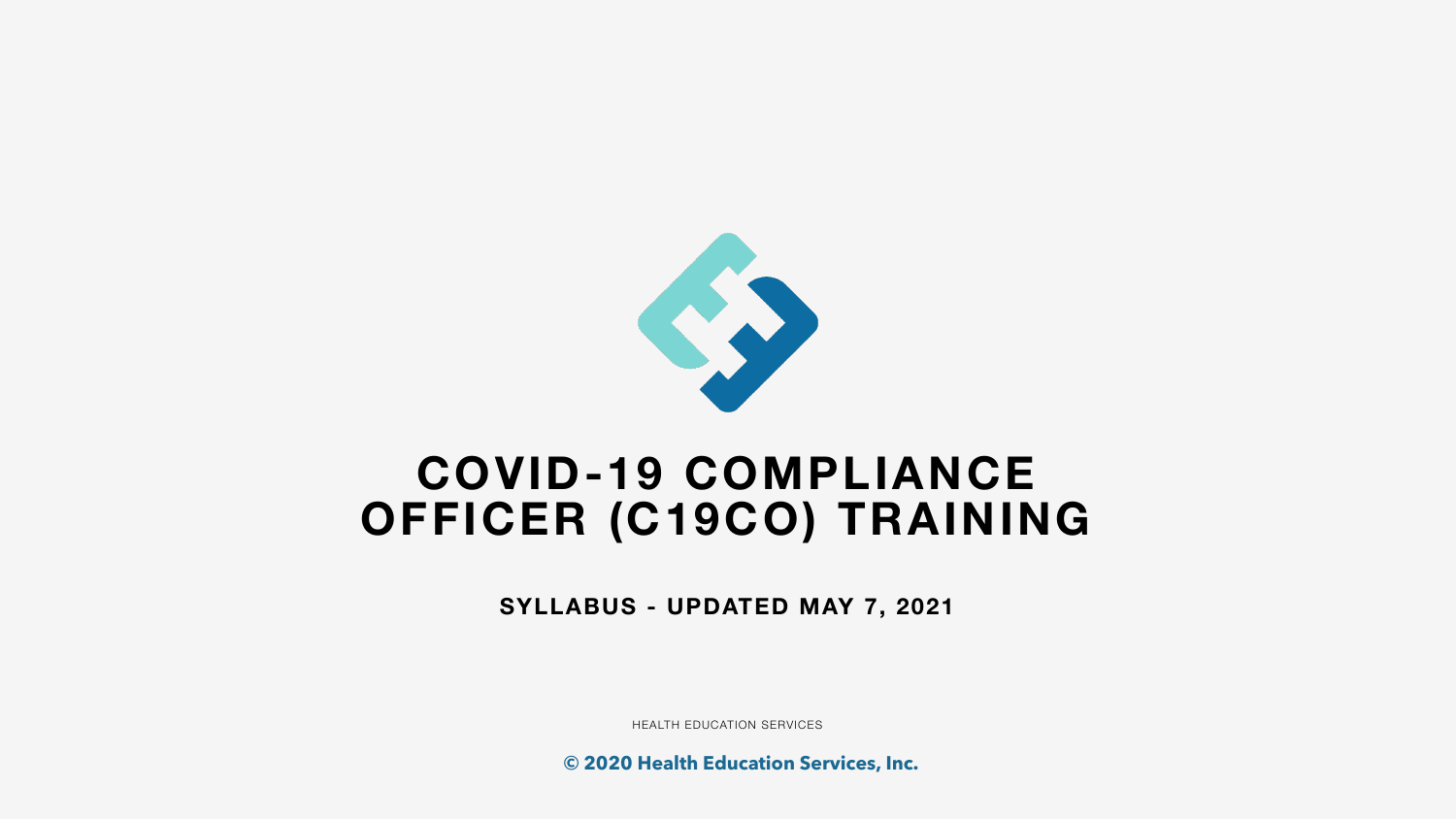This newly designated position is responsible for establishing and enforcing COVID-19 safety protocols, training staff, and monitoring compliance on all film, music video, and commercial sets. This position is intended for a person who is educated in the transmission of the COVID-19 virus, disinfection, social distancing, CDC, local, and state guidelines, and other information related to preventing the spread of infection on a film production set. This person is responsible for safety compliance and enforcement of rules.



# **THE COVID-19 COMPLIANCE OFFICER**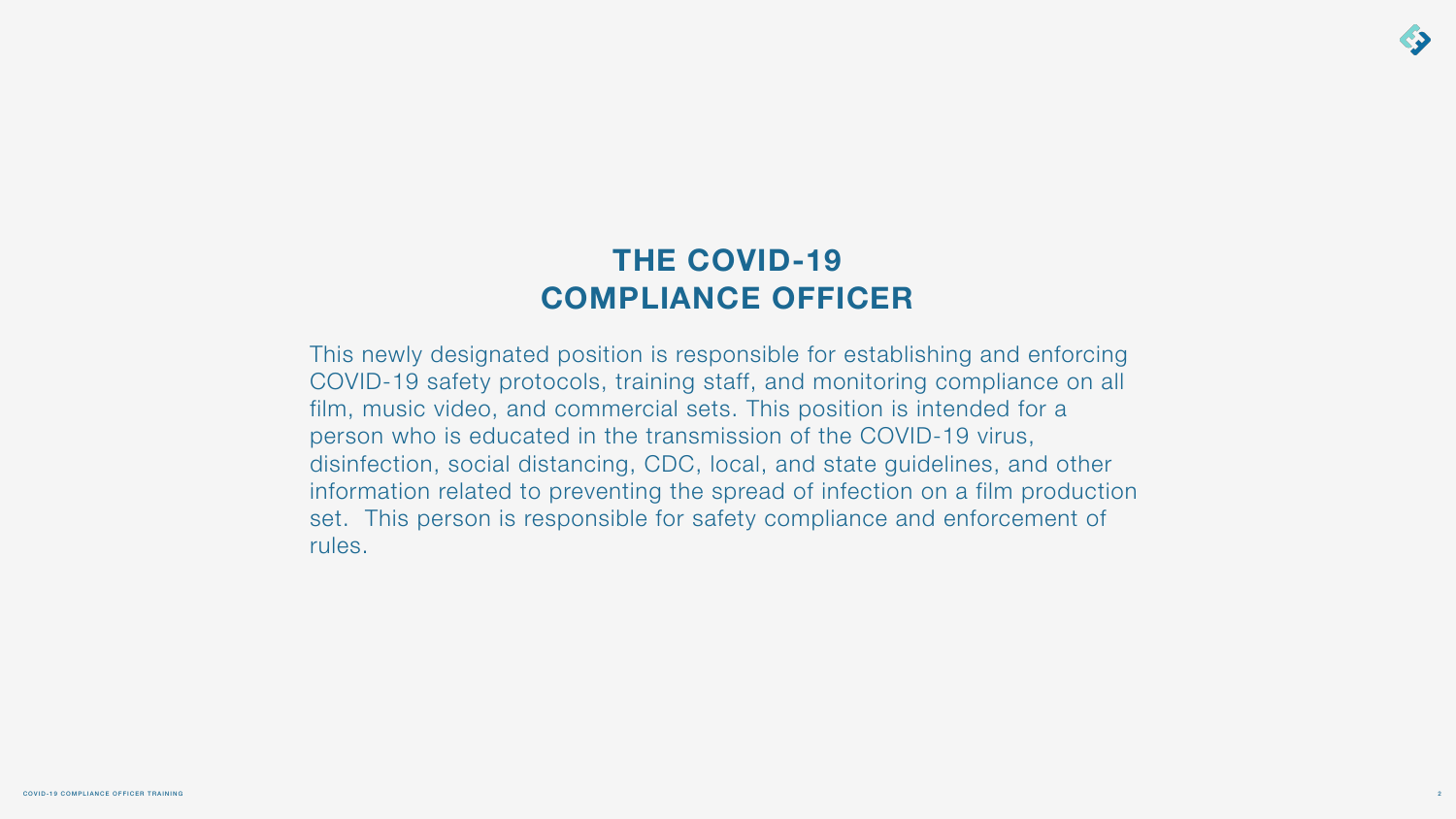# **WHAT IS COVID-19?**

A new virus that is thought to originate in Wuhan, China, beginning in early December, 2019. It manifests as a respiratory ailment for the most part, but gastrointestinal symptoms are also observed. It is spread through infected mucous by sneezing, coughing, breathing. It can be aerosolized. Once it enters the body through the lungs, many other organs can be affected and lead to death. It may be transmitted by touching contaminated surfaces and objects and then putting one's hands to eyes, nose, or mouth. Signs/ symptoms range from very mild to very severe leading to death

- Enters the body through the mouth, nose, and eyes
- Transmitted from infected person through sneezing, coughing and breathing
- Can also be airborne for minutes to hours
- Also spread by touching contaminated surfaces and touching mouth, nose, eyes
- Once in the body, virus can attack any organ or system but primarily respiratory
- smoke or vape.

• People most at risk: Anyone over 65, anyone with certain underlying health conditions, pregnant women, those who

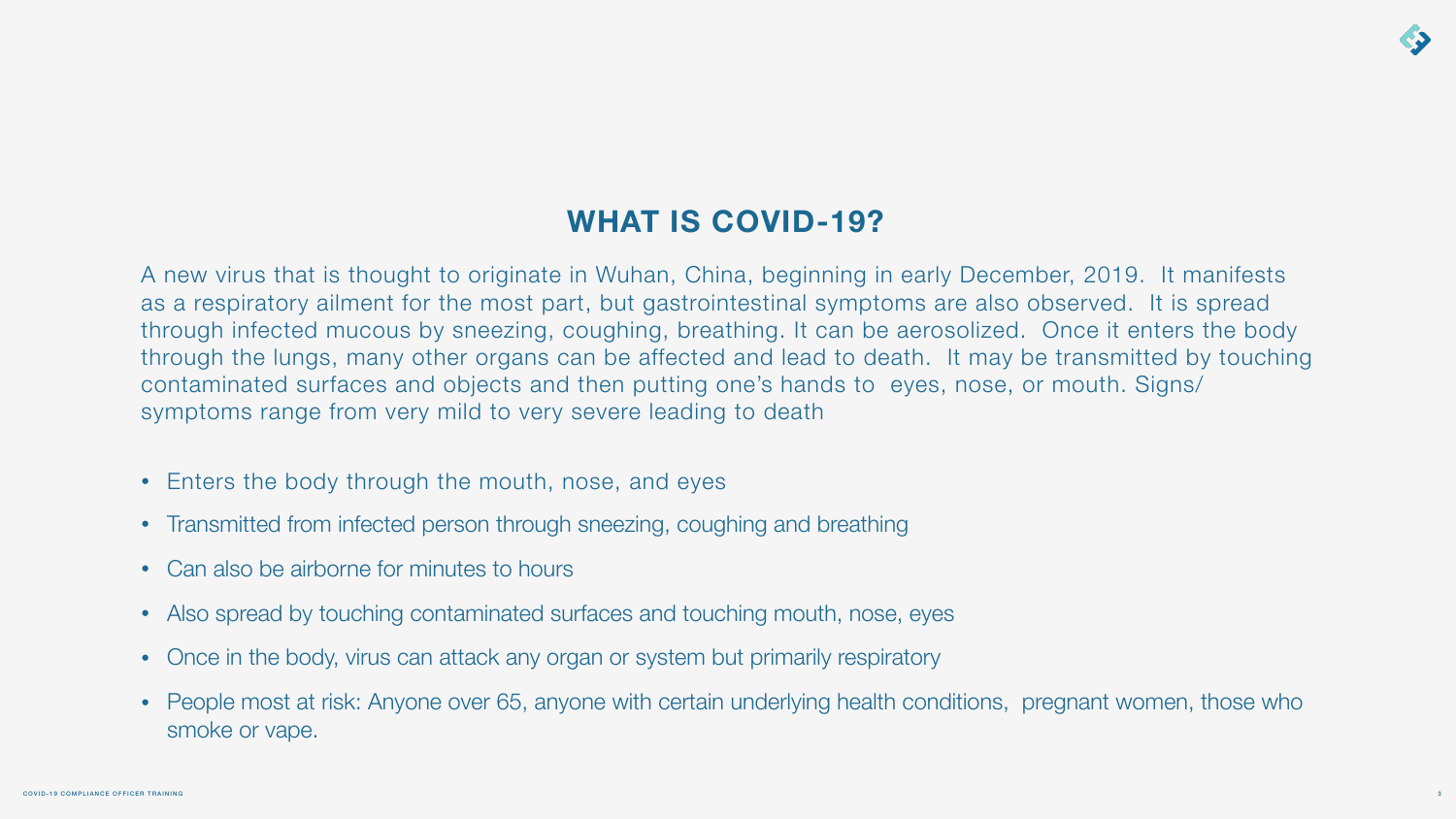# **WHAT IS COVID-19?**



- Symptoms develop within 2-14 days of exposure
- On average people are contagious for 14 days (sometimes longer)
- Wide range of symptoms similar to seasonal flu.
- One unique symptom is sudden loss of taste and smell
- Up to 40-50% positive cases show no symptoms but can still spread the virus.
- There are several prevalent mutations of the virus.
- Best approach to control spread are current protocols and the vaccines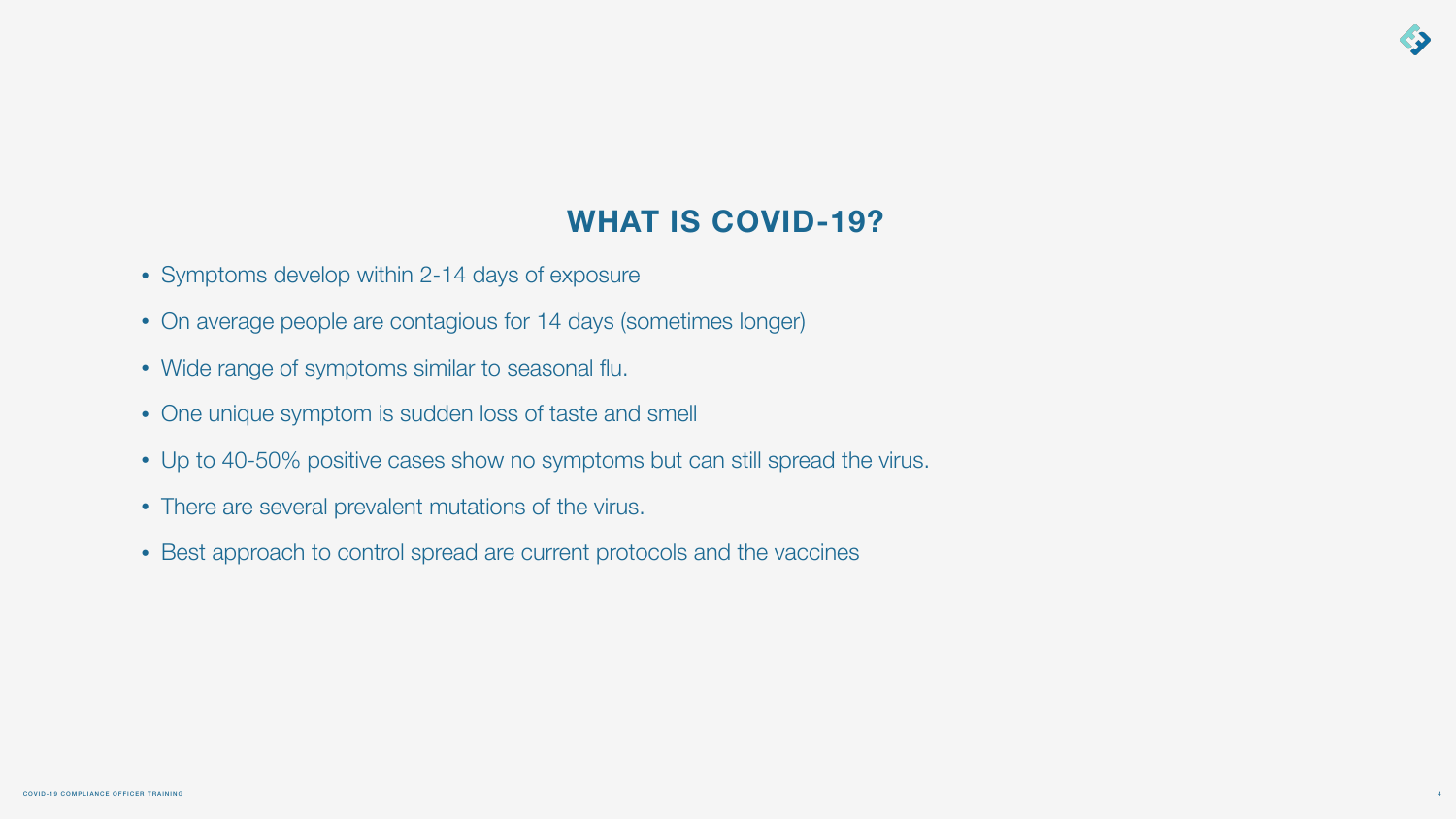# **SIGNS & SYMPTOMS**

- Fever
- Fatigue
- Shortness of breath/difficulty breathing
- Cough
- Muscle aches
- Sore throat
- Headache
- Loss of taste/smell
- Runny nose /congestion
- Nausea / vomiting / diarrhea

Symptoms develop within 2-14 days, and your contagious for 14 days.

Sometimes people are asymptomatic and show no symptoms at all: **That's why we have to wear masks.**

## **WHEN SHOULD A PERSON SEEK IMMEDIATE MEDICAL CARE?**

- More severe breathing difficulty
- Persistent pain/pressure in chest
- Confusion
- Inability to wake up or stay awake
- Bluish lips or face



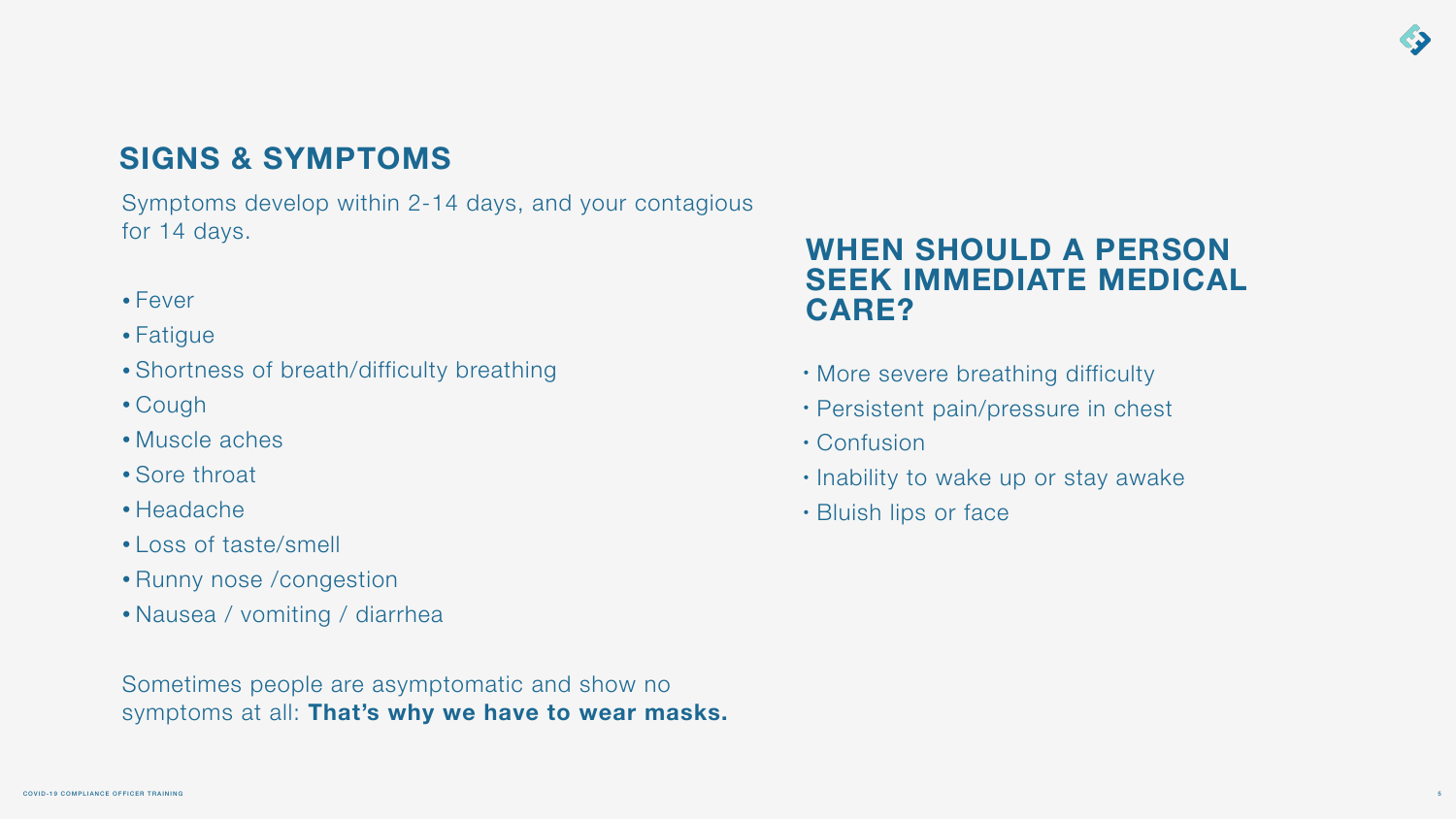# **HOPE: THE VACCINE**

- The vaccine is currently being distributed across the county.
- There are 255 million people over the age of 18 in the United **States**
- The vaccines are given in two doses spaced several weeks apart.
- When 70-75% of the population has been vaccinated we should enter "herd immunity"
- If 50 million doses of the vaccine are given per month, it will take over 7 months for 70% of the population to get two doses of the vaccine.

- How long will acquired (vaccination) and natural (disease) immunity last?
- How long will it take to reach "herd" immunity?
- Will the vaccine continue to be effective against new mutations?
- If not effective, how long to develop/test/produce new effective vaccines?
- When will we be able to shed masks and stop social distancing?

• Per LADPH all protocols (Social Distancing, Testing, Screenings) are still in place for vaccinated people.







# **QUESTIONS WE DON'T HAVE ANSWERS FOR:**

# **HOW WILL THE VACCINE EFFECT SETS?**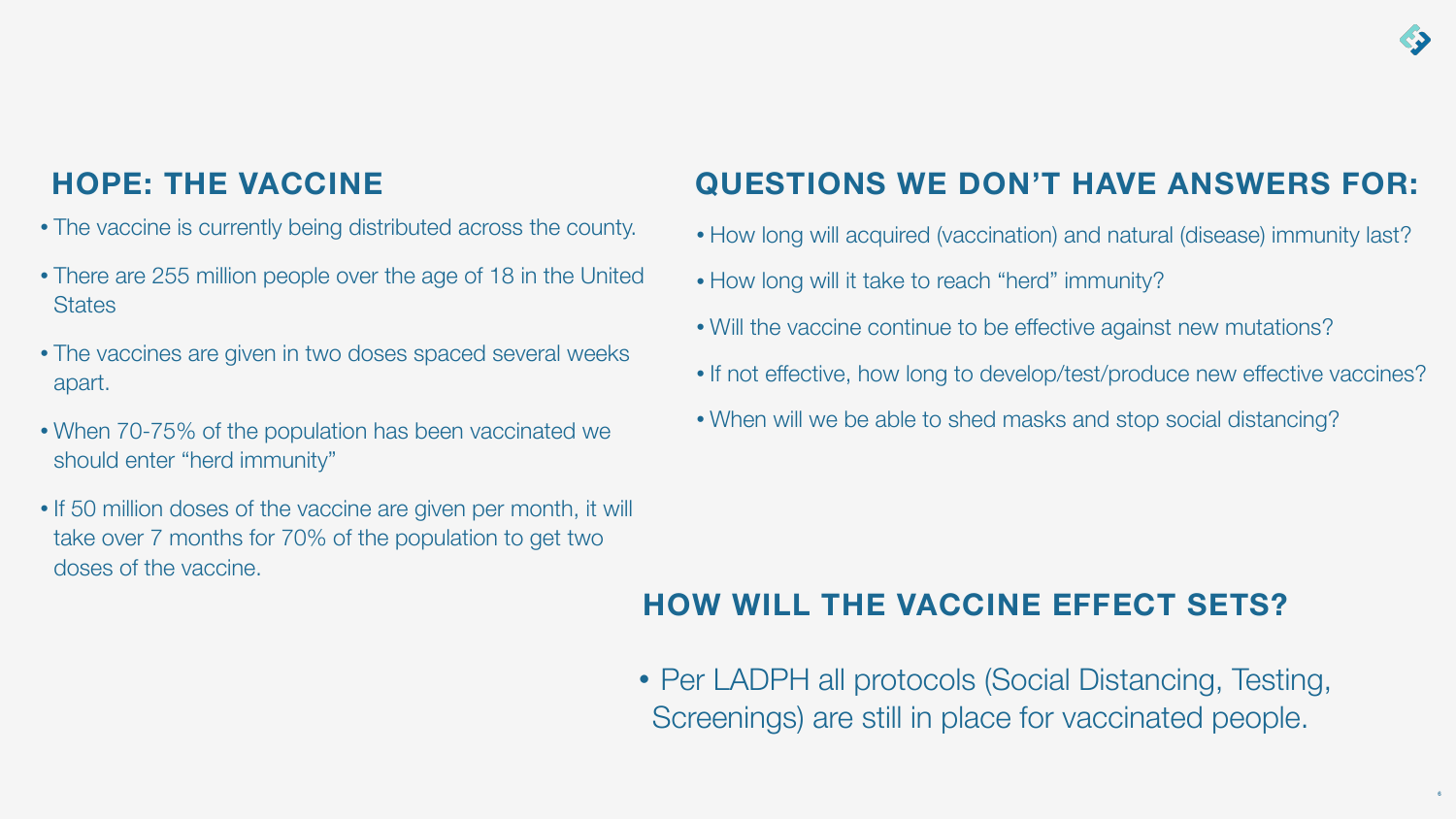## **SHOULD ALL SETS HAVE A COVID-19 COMPLIANCE OFFICER (C19CO)?**

Short Answer: Yes.

Just like all sets should have a Producer, 1st AD, Key Grip, Key PA, Set Medic, etc., the COVID-19 Compliance Officer is another necessary crew member.

**THE COVID-19 COMPLIANCE OFFICER, DOES NOT NEED TO BE A TRAINED MEDICAL PROFESSIONAL.**

# **WHO MAKES THE BEST COVID-19 COMPLIANCE OFFICER?**

- •This is a person who needs to have a deep understanding of production.
- •A person with the willingness to learn and stay on top of the ever changing guidelines.
- •Someone who does additional research and learning beyond just taking this class.

We suggest taking additional Covid related courses (linked in our resources) provided by:

- Johns Hopkins University
- World Health Organization
- OSHA

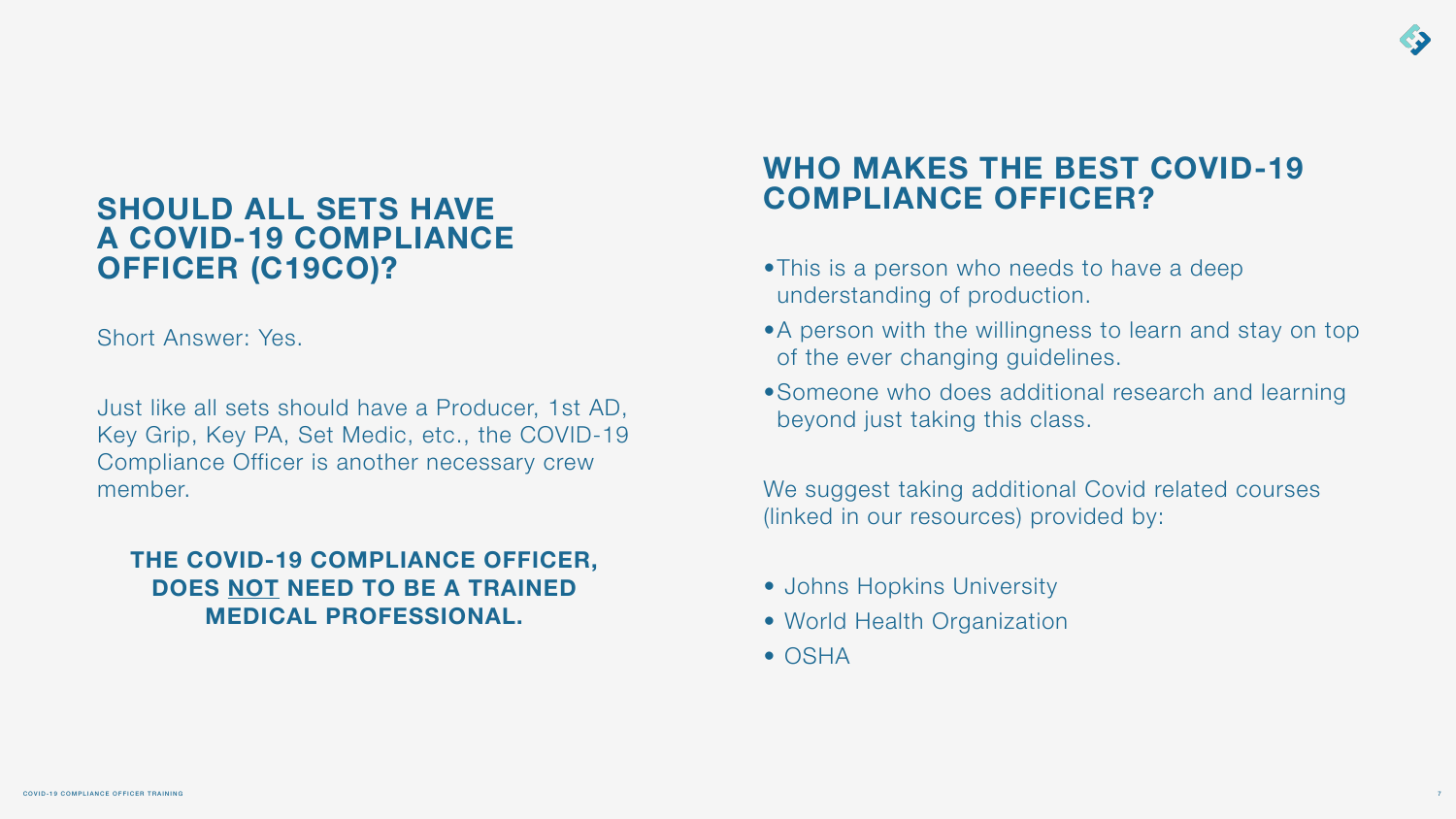## **HOW MANY COVID-19 COMPLIANCE OFFICERS SHOULD BE ON SET?**

- Stand alone crew position
- With no other on set responsibilities.

### **The Covid-19 Compliance Officer (C19CO) should be a:**

### **Larger sets will require a team of Covid-19 Compliance Officers:**

- We suggest 1 officer for every 20 people.
- A **Key Covid-19 Compliance Officer**  should manage their team and be point of contact for production.
- All Covid-19 team members should be trained.

## **WHEN SHOULD THE COVID-19 COMPLIANCE OFFICER BE ENGAGED?**

We suggest a Covid-19 Compliance Officer be thought of as a key department head. This means they should be a part of:

- Tech Scouts
- Prepping Crew the day before the shoot
- Shoot Days
- Wrap

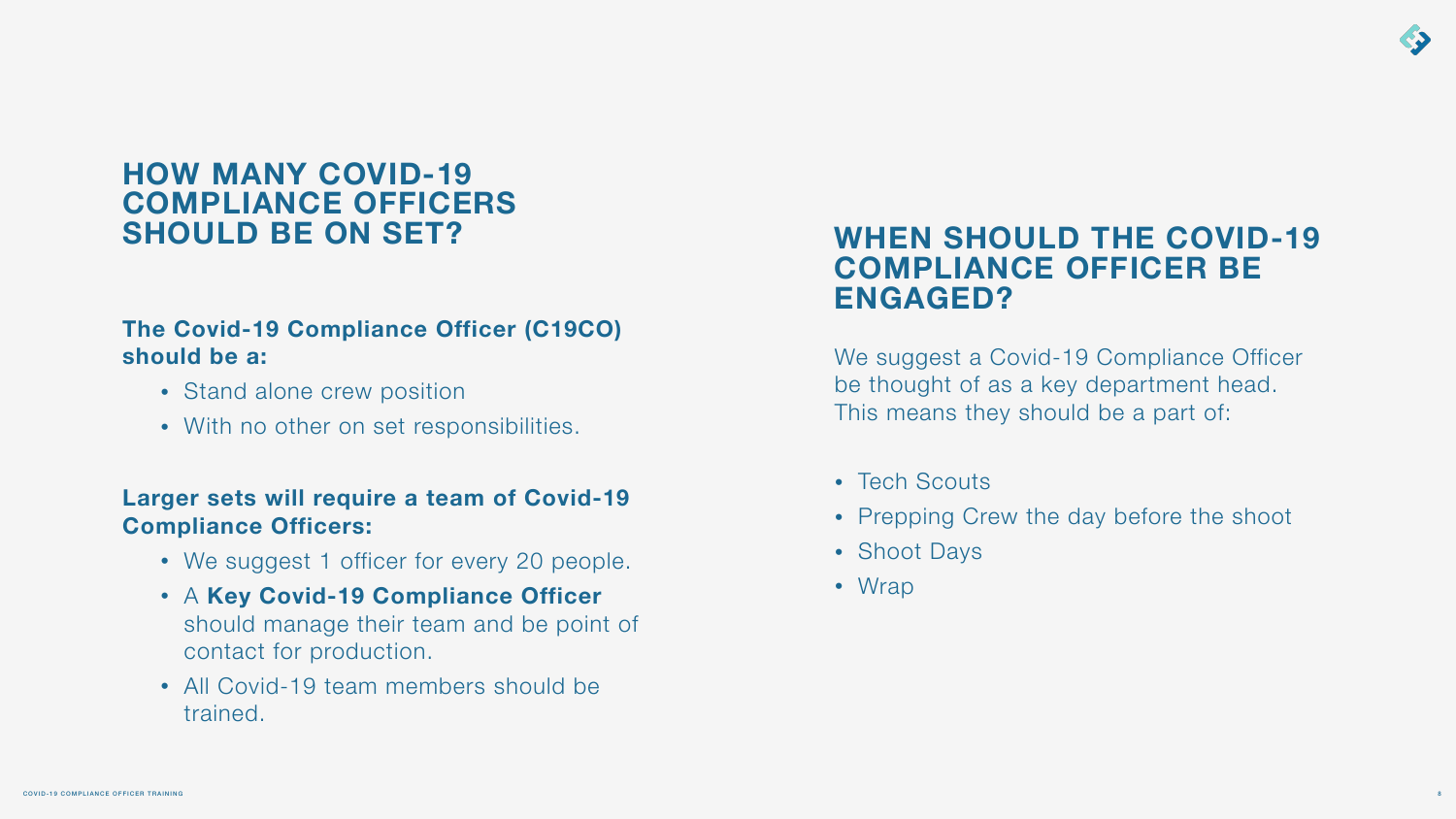## **HOW WILL THIS ROLE BE IMPACTED ONCE A VACCINE HAS BEEN WIDELY DISTRIBUTED?**

- It will take many months for the population to be vaccinated, meaning the CCO will need to be present on set for some time.
- It is unclear when local health departments will change requirements.
- Moving beyond the current pandemic, a need for our communal work environment to stay hygienic is clear. Keeping our sets sanitized is now a clear priority.

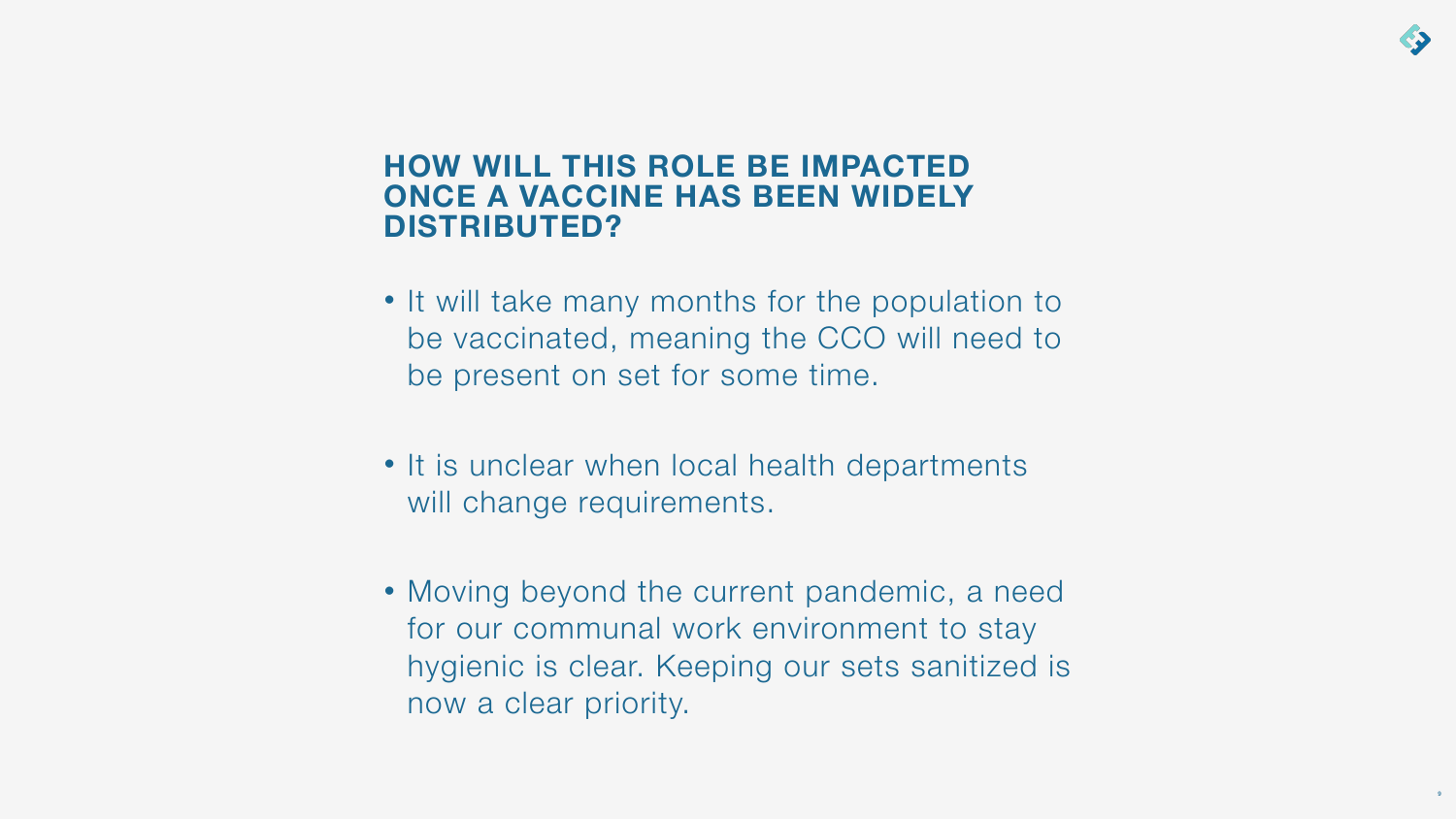# **THE COVID-19 COMPLIANCE OFFICER IS A STAND ALONE POSITION ON SET.**

**A Covid-19 Compliance Officer SHOULD NOT be asked to do any other duties on set.** 

**A Set Medic, Producer, 1st AD, Director, Etc should work in conjunction with a Covid-19 Compliance Officer.** 



**No position on set should replace a Covid-19 Compliance Officer.**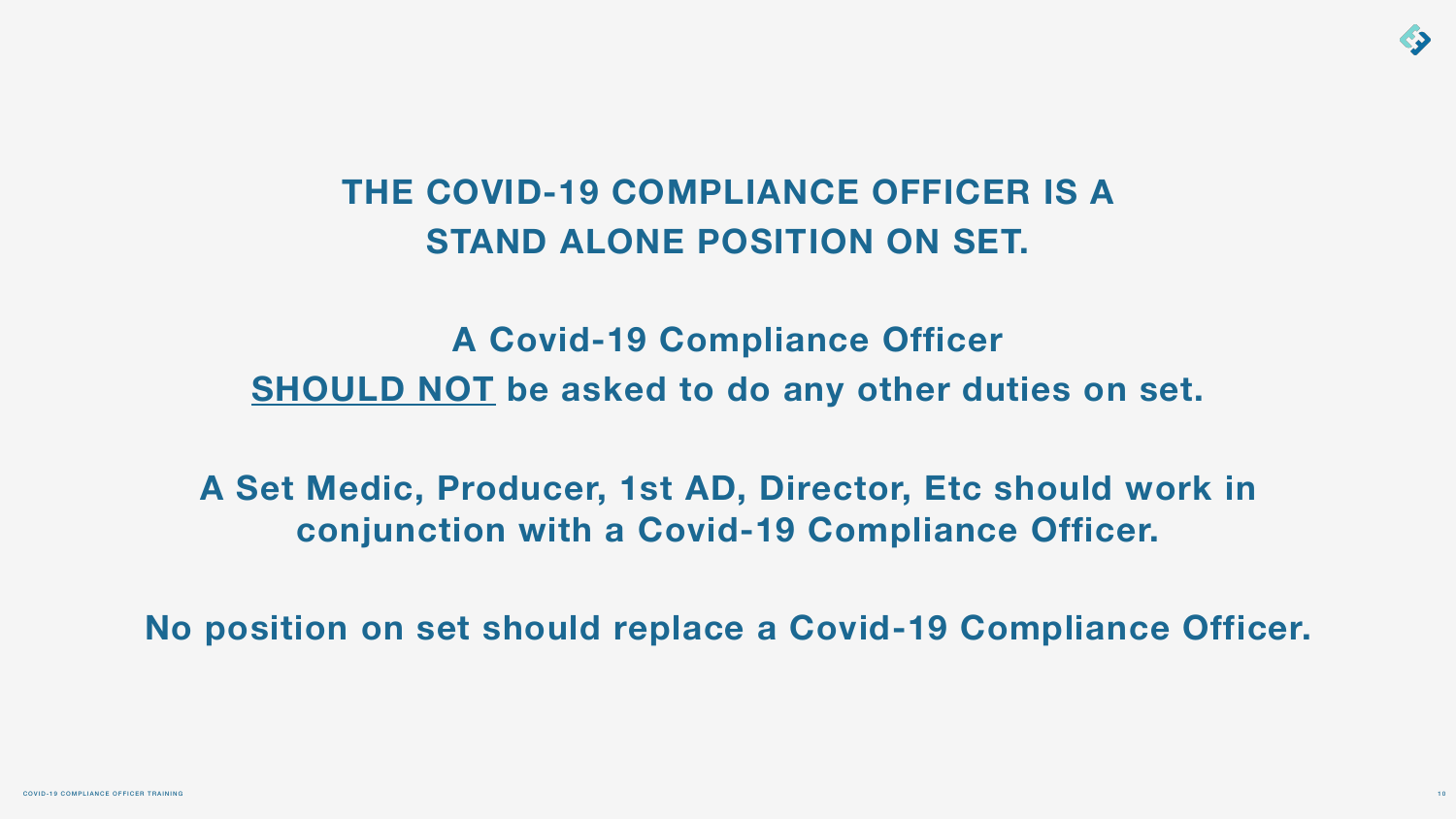## **GENERAL RESPONSIBILITIES OF CAST & CREW**

- Stay Home If:
	- Feeling ill
	- Out of the country within past 14 days
	- Been in close contact with COVID-19 patient
- Follow all established set protocols
	- Guidance of compliance officer
	- Disinfecting of equipment
	- Social distancing
- Practice good hygiene
- Do not share:
	- Materials such as scripts
	- Personal Equipment
	- Food/beverage

**It is their responsibility to notify Producer / UPM / Company if you test positive for Covid-19 within 14 days of wrap date.**



 $11$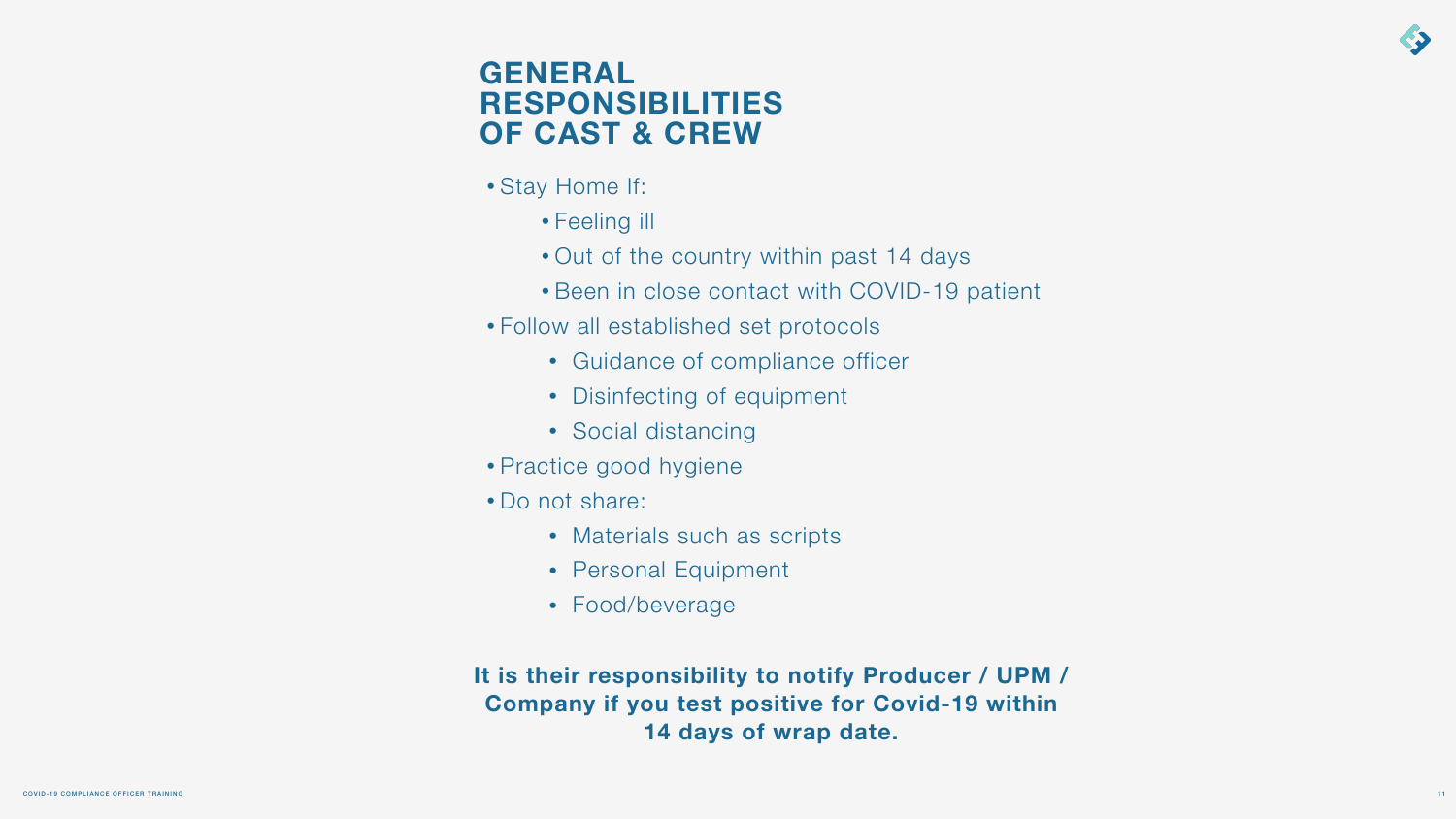# **AT THE TIME THEY ARE HIRED, THE CCOs NEED TO CONFIRM THE FOLLOWING WITH THE PRODUCER / PRODUCTION COMPANY:**

**They will develop Covid-19 protocol for the shoot.** 

**They will follow all local, state, and CDC guidelines for operating their production.** 

**They will enforce guidelines on their set and work with the Covid-19 Compliance Officer to manage compliance on their sets.**

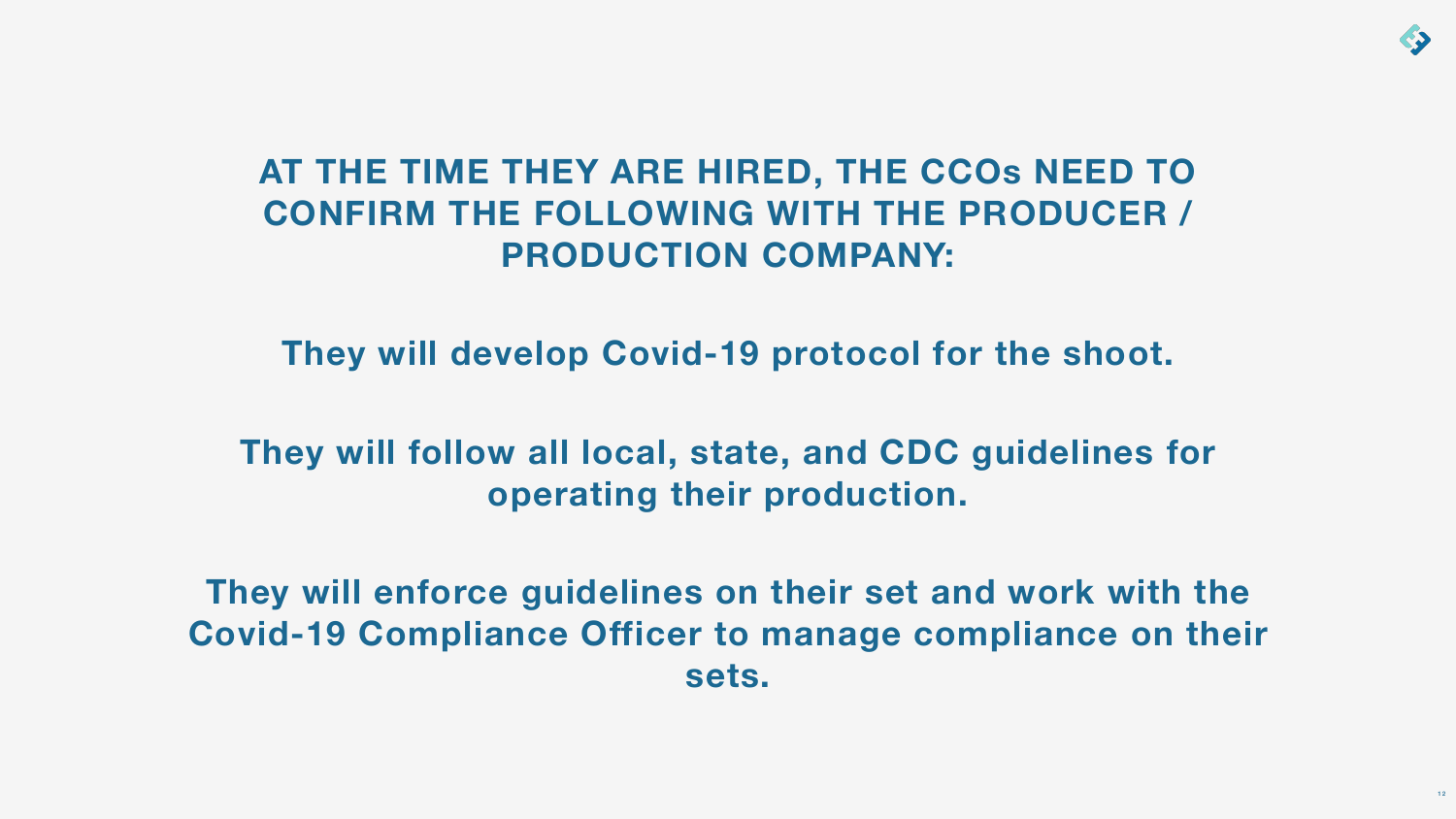- Work with production company to:
	- Develop Covid-19 Protocol. Send to local health dept if required (Currently required in LA County). Work with production company, to develop Covid-19 Protocol. Make sure the producers, production company, etc will work with you to develop one, you do not want to work with a company that does not want to follow local / state / or CDC guidelines.
	- Limit crew size; spread prep and shoot to multiple days to limit personnel exposure.
	- Understand that time is needed on each day to account for Covid-19 compliance protocols
	- Procure PPE and sanitation supplies for the duration of the shoot.
	- Have outdoor base camps / dining / and gear storage at all locations.
	- Limit hired Extras & Audience members to under 50 people per LADPH orders. No general public.



# **BEFORE THE SHOOT**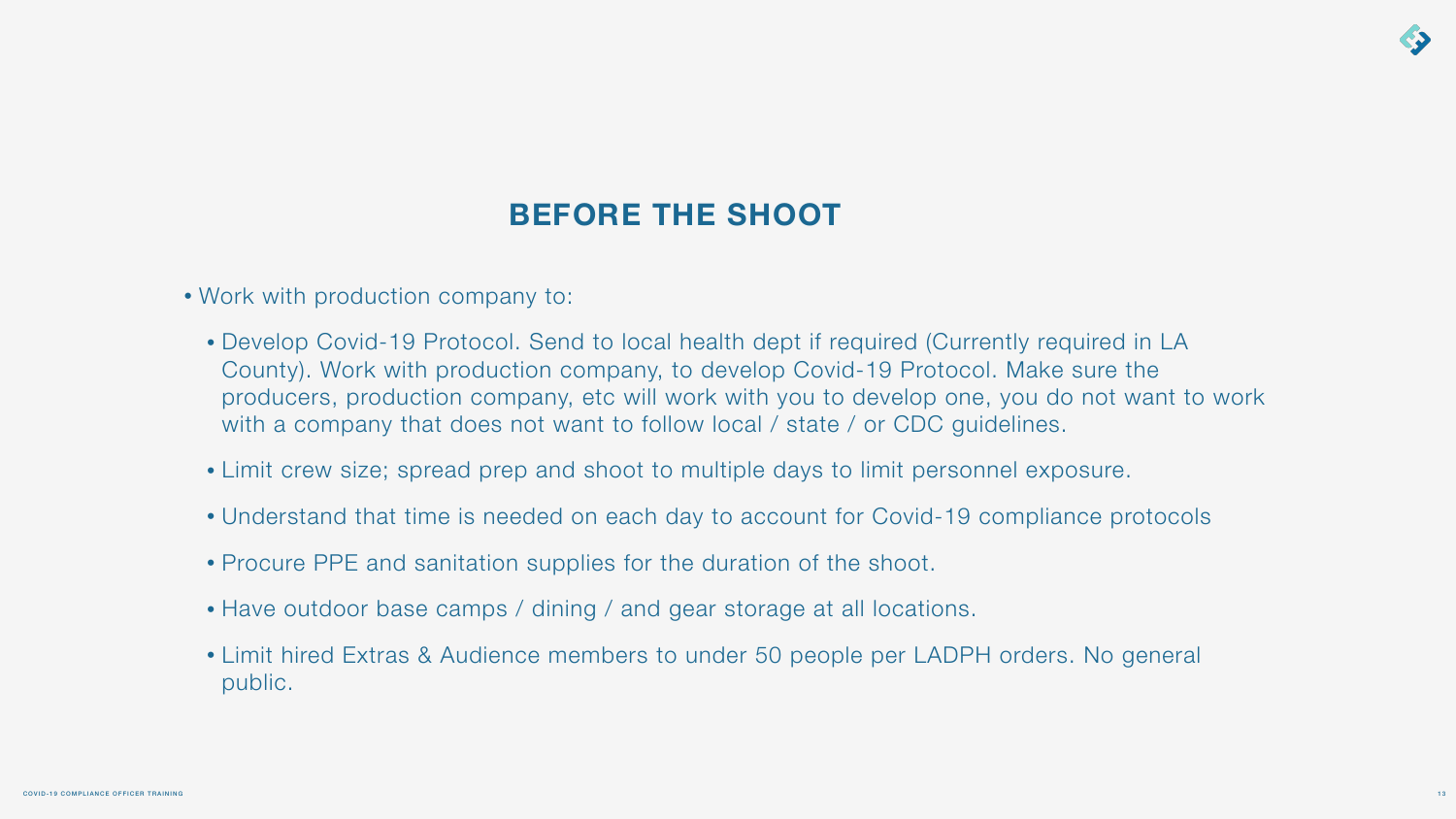- Plan with production management team to:
	- Schedule CCO Pre-Call Time
	- Stagger Call-Times of all essential personnel.
	- Designate Screening location
- Set up professional cleaners to sanitize locations before first shoot day and after each shoot day.
- Set up Covid-19 testing for all personnel if required (Currently required in LA County)
- Send screening survey, testing information, and Covid-19 Protocols to all cast & crew so all know their responsibilities.



# **BEFORE THE SHOOT**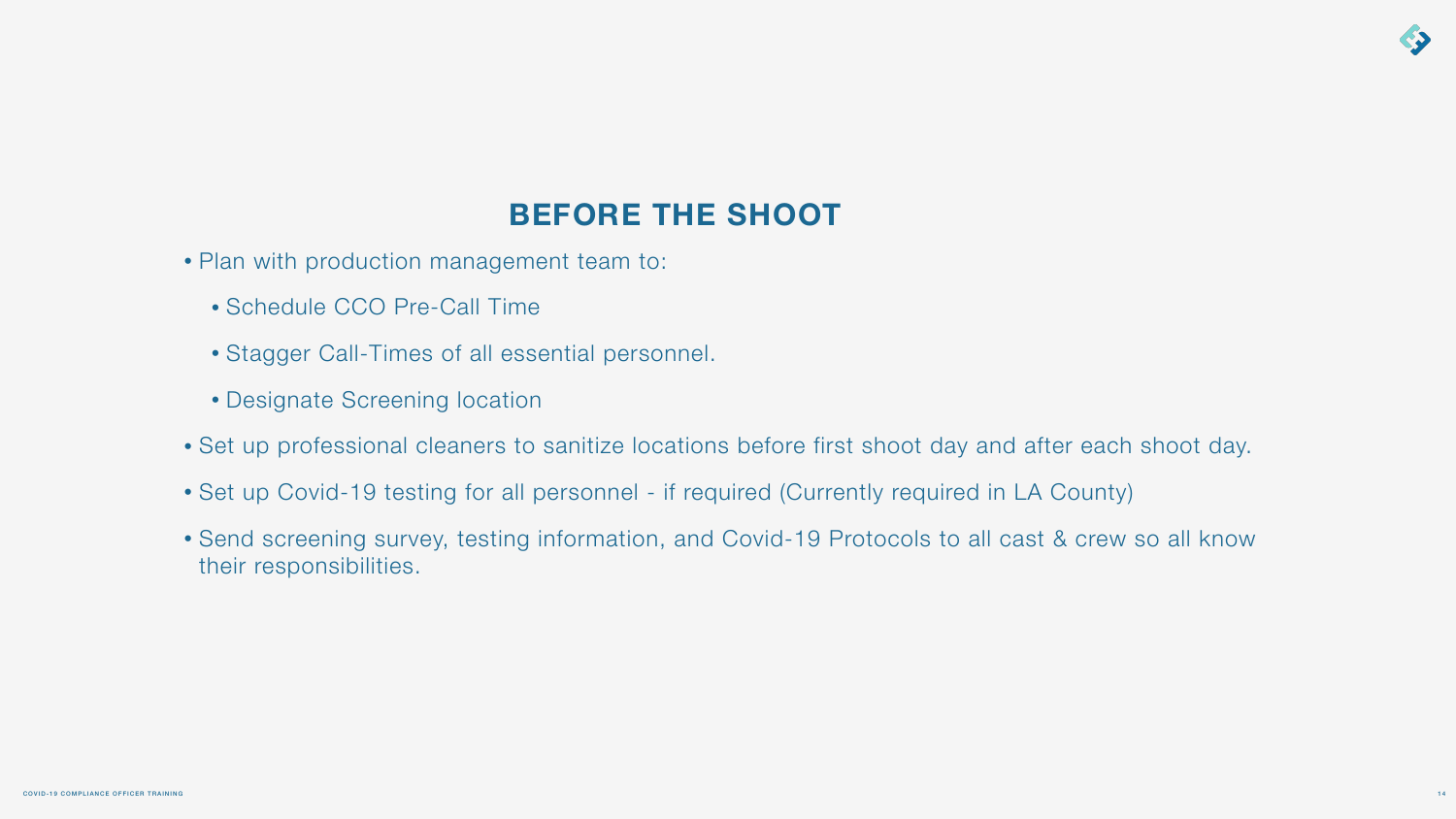- Be first person on set (pre-called) and be present during all working hours.
- Set up COVID-19 signs and social distancing before general crew call.
- Before general crew call-time ensure hand washing stations and hand sanitizers are located around your shooting location in abundance.
- Have hand sanitizer inside and outside of bathrooms for hands to be sanitized before and after using restroom.
- Screen all pre-called crew before they enter location.
- Screen all cast, crew, and clients as they enter location.
- Create Roster List of all on-set attendees per shoot day. Everyone who steps onto set should be listed for reference.
	- Name, Contact, Time of Arrival
- later).

• Walk through rules with cast, crew, client, and visitors during morning Safety Meeting (discussed



# **START OF THE SHOOT DAY**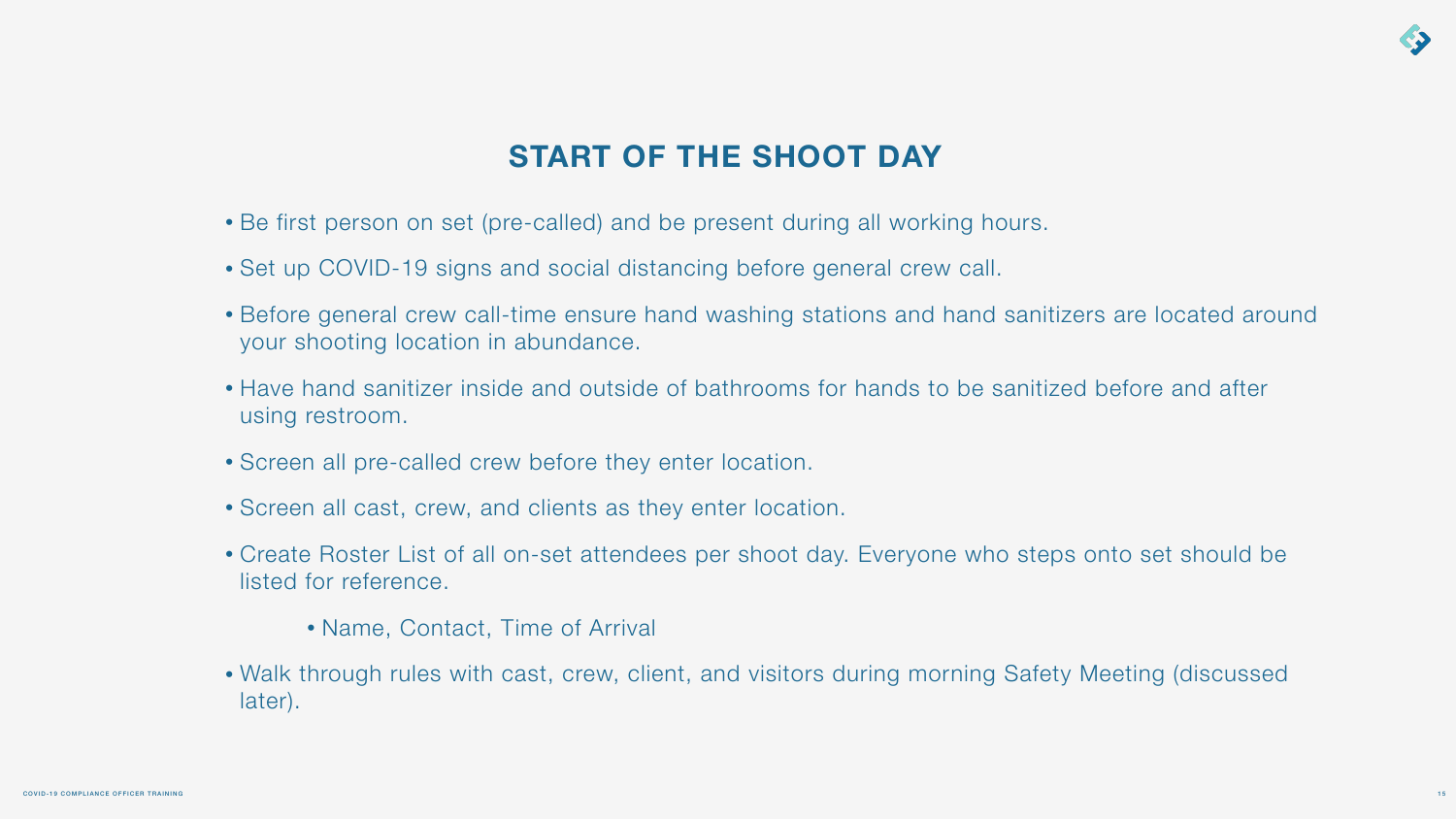• Box Fans & HVAC systems can spread Covid-19; follow EPA / CDC guidelines for ventilation

- every hour on the hour.
- Enforce social distancing.
- Assure good ventilation of location open doors and windows when possible.
	- systems and the proper filtration.
- Staff monitoring:
	- Masks continuously worn properly.
	- Food/beverage consumed in designated locations only (Including Water)
	-
- 
- Report to producer any non-compliance issues

• Min 3x a Day - disinfect high-touch points surfaces (door handles, faucets, etc.) We suggest

• Throughout the day pass out wipes to crew to sanitize their workspace and equipment.

• Screen all cast and crew halfway through the shoot day screen for any new potential symptoms.



# **DURING THE SHOOT**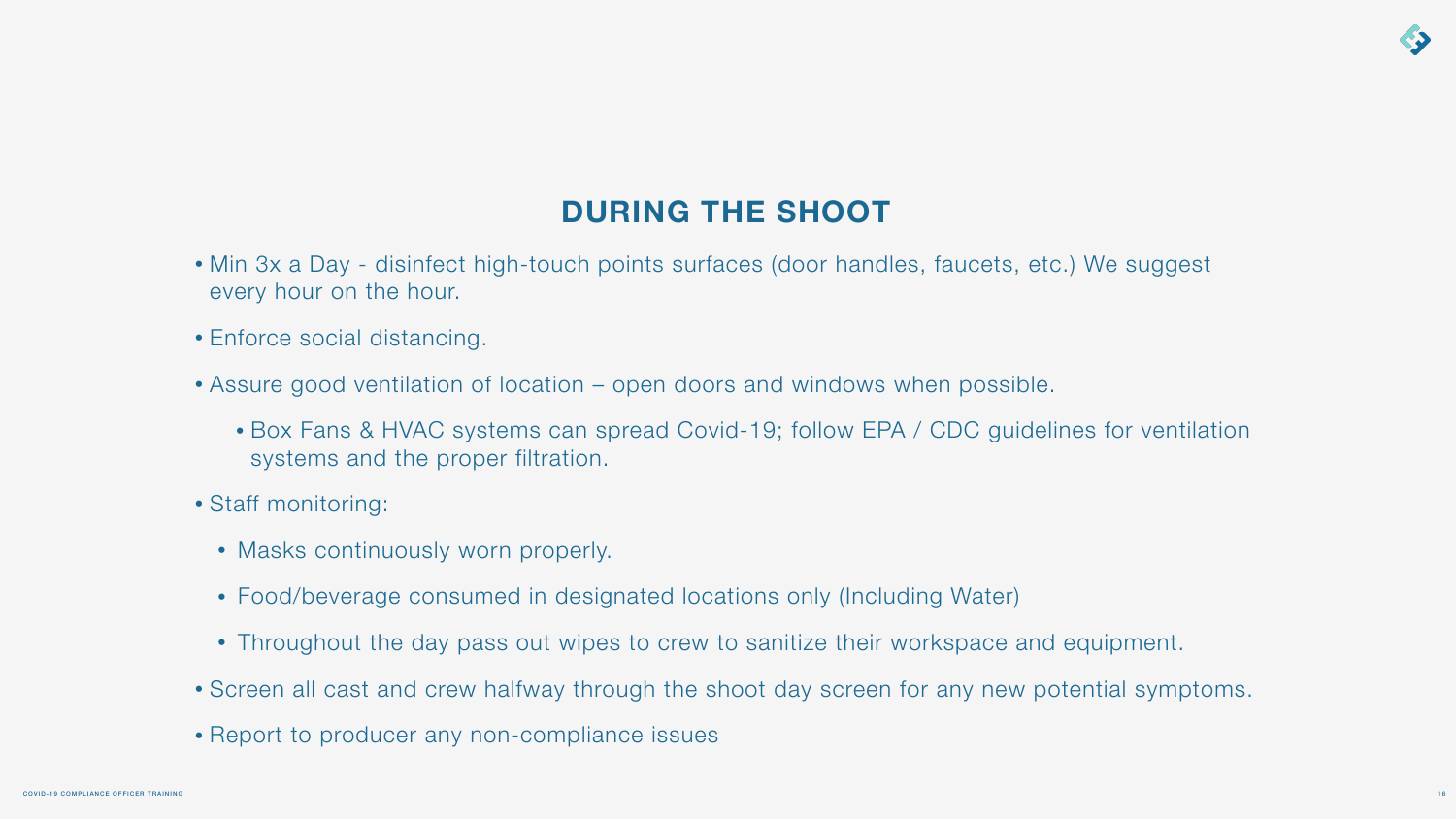- Assure crew sanitize all equipment being packed away or being wrapped.
- Assure all walkie-talkies and batteries have been sanitized.
- Coordinate outside janitorial company to come in for deep cleaning and sanitizing.



# **END OF EACH SHOOT DAY**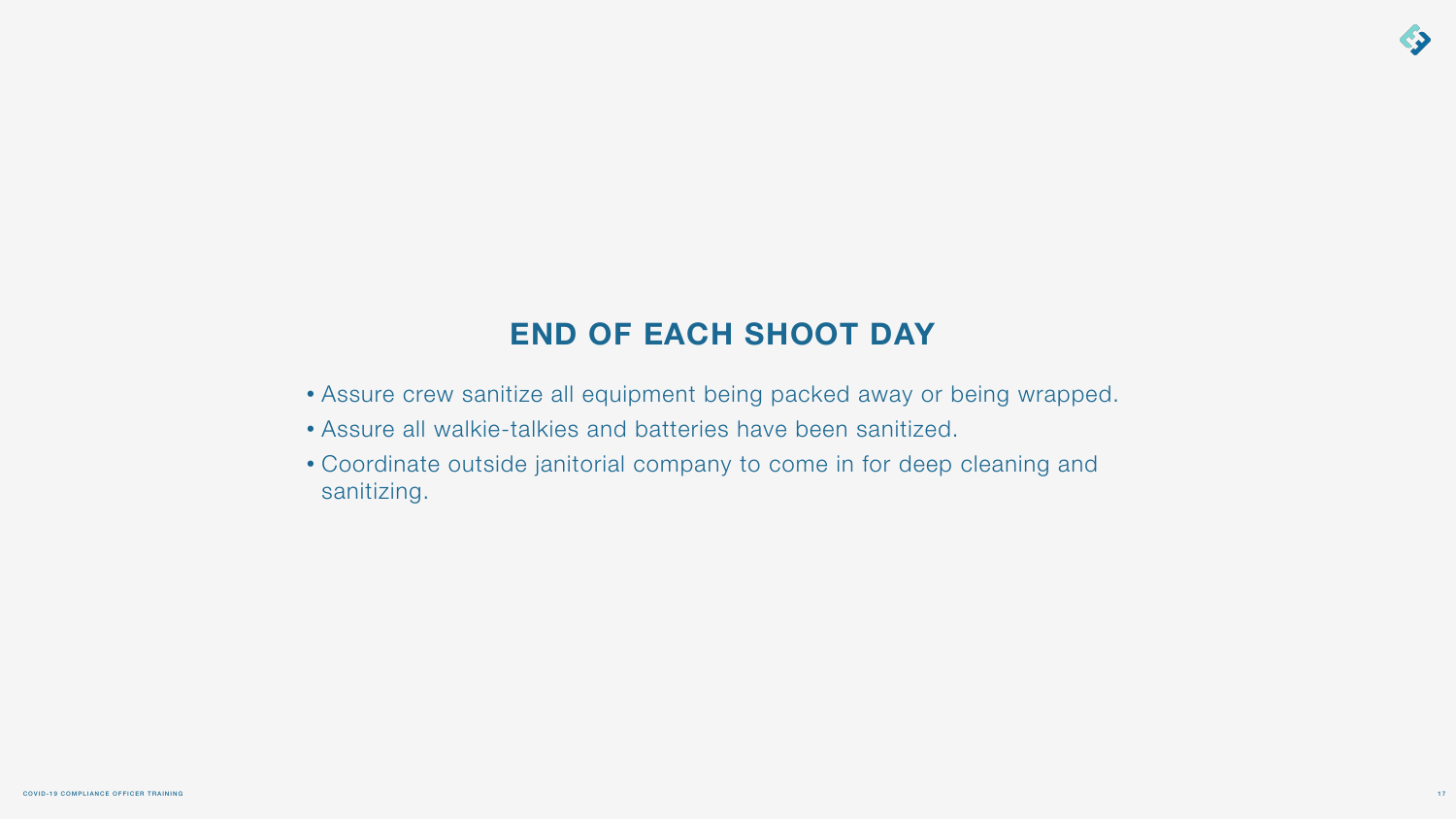• It is the **crew member's responsibility to notify** the production company's point of contact (producer, HOP, UPM) if they test positive within 14 days of the production.

- of production wrap.
- information private.
- Production should **NEVER** put this information in a Wrap Book.
- 
- 3 people tested positive from any given production.

• It is the production company's responsibility to **notify all cast & crew** of possible exposure. It is also their responsibility to notify the local health department if more than



**Please note:** The point of contact can be the **COVID-19 COMPLIANCE OFFICER**, pending their arrangement with the production company to manage this after wrap. We suggest an additional day rate for the Covid-19 Compliance Officer for any additional days worked beyond the scope of the shoot.

• Send all heath screening questionnaires to producer / production company within 24hrs

• It is the production companies responsibility to store this information **securely** to keep

# **AFTER WRAP**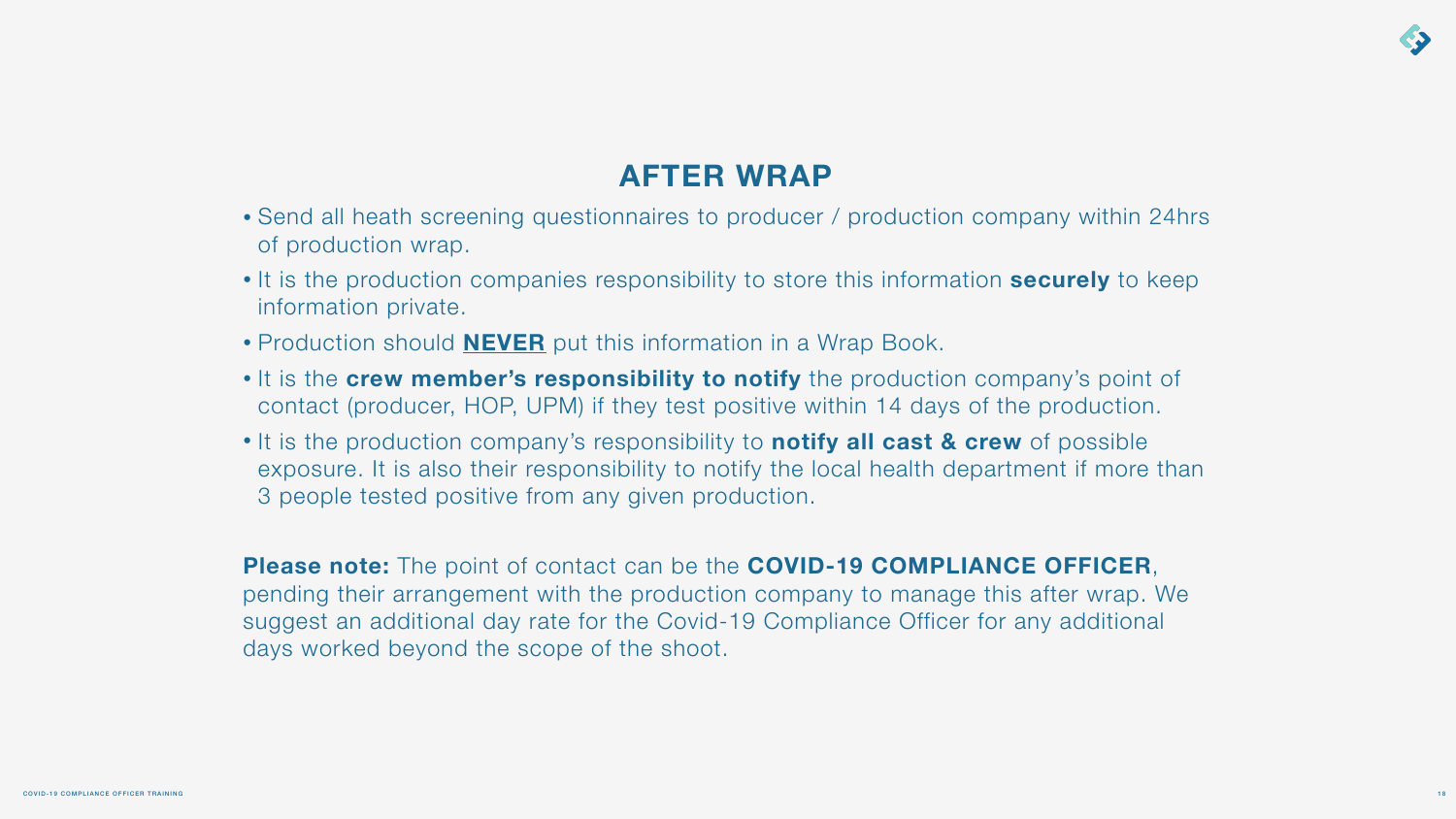# **KIT & SUPPLIES**

- Disposable Masks 3x the amount of cast & crew members per day.
- Nitrile Gloves
- Hand Sanitizer 60% Alcohol by Volume
- EPA N Cleaning / Disinfecting Supplies / **Wipes**
- Privacy Folders to store Screening Surveys
- Masking Tape (Blue) and marking equipment
- Covered Trash Cans with foot pedals
- Portable Hand Washing stations
- KN-95 Masks for use when Screening & **Cleaning**

### **Biohazard Equipment is not required**

**IT IS THE PRODUCTION COMPANY'S RESPONSIBILITY TO PAY FOR ALL TESTING, PPE, AND CLEANING SUPPLIES.** 

### **SUPPLIES LIST**

- Infrared Thermometers
- All needed signs (we suggest laminating)
- Tape Measure
- Ipads / Tablets
- Wristbands Per Day
- Nitrile gloves
- Masks
- Goggles or face shields
- Gowns
- KN-95 Masks for use when Screening & **Cleaning**



### **THE COVID-19 OFFICER CAN ALSO SOURCE AND SUPPLY ITEMS, AND OFFER A KIT FEE TO BE NEGOTIATED WITH PRODUCTION BASED ON SUPPLY COST.**

### **GENERAL KIT LIST**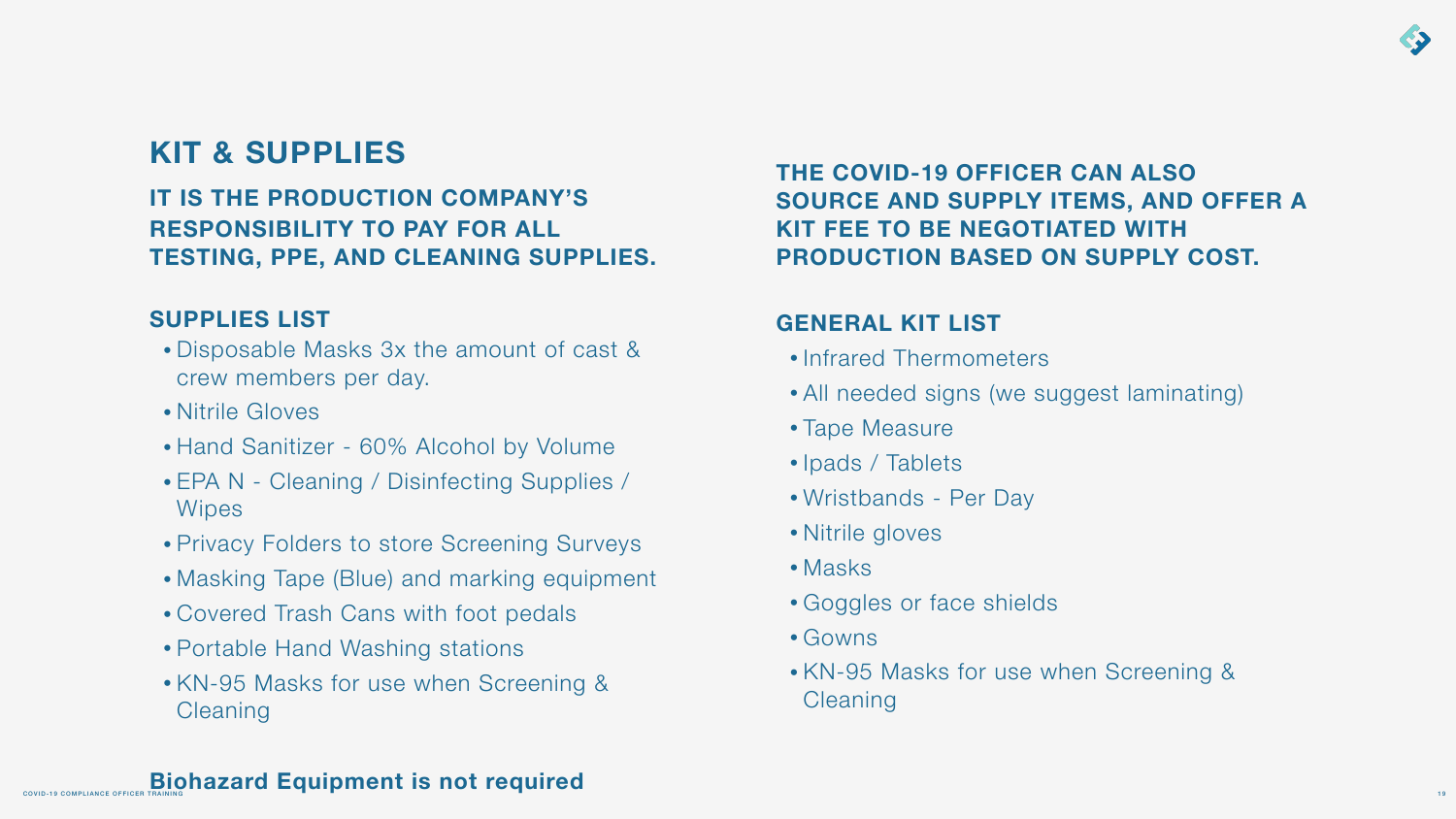# **QUARANTINING & COVID-19 TESTING**

• COVID-19 testing and quarantine may be required by the health department, union, production company, agency and/or studio.

• LA County DPH now requires **PCR testing** to be collected 48-72 hours before the start of **ALL productions.** Weekly testing is required for longer term projects. More frequent testing for higher-risk activities and people

- 
- working in close contact.
- 
- 

• Concierge testing, community testing and on-set testing is available

• Only Emergency Use Authorization (EUA) tests should be used.

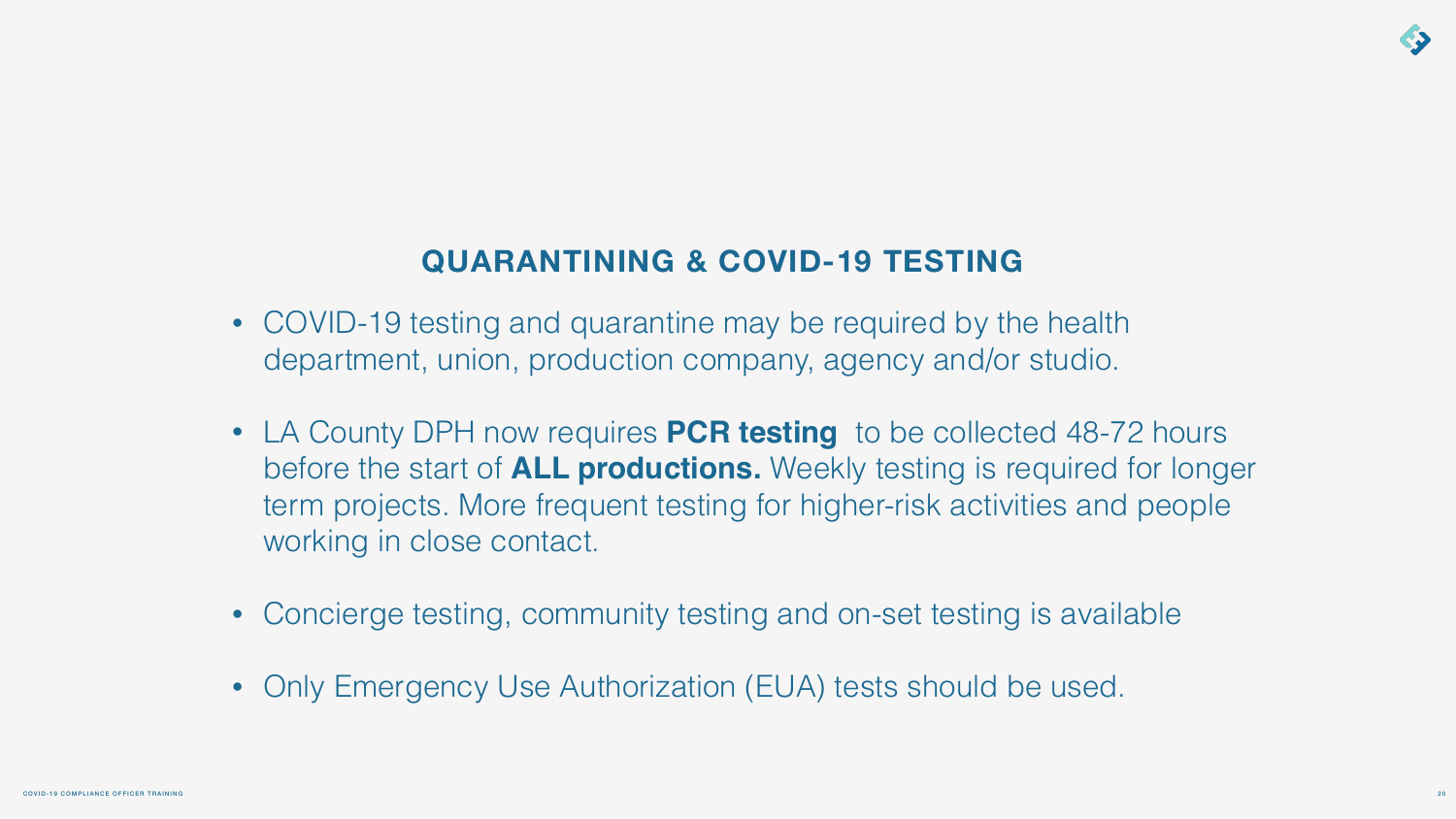

# **KEEPING INFORMATION CONFIDENTIAL**

- It is important to keep **all screening documents confidential** and private.
- Please put all screening documents inside of an envelope that can be sealed or stored safely on your tablet or laptop.
- Use discretion when relaying information to the Producer or Unit Production Manager when informing them that someone did not pass the screening protocol.
- Ask them to keep the information as confidential as possible while informing any crew members that need to be informed.
- HIPAA Law applies to medical professional offering medical diagnosis and services. The Covid-19 Compliance officer is **NOT** diagnosing anyone.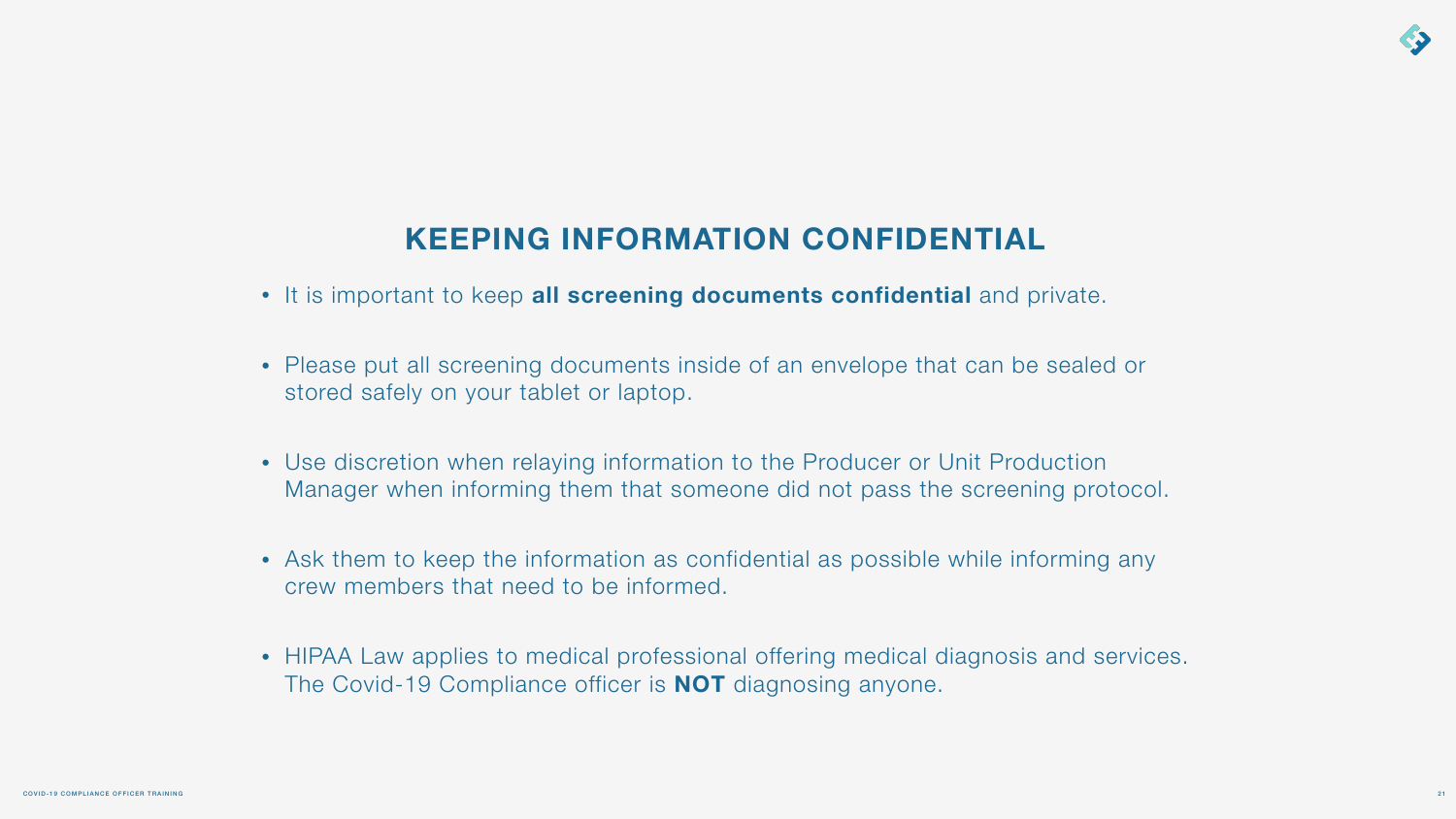# **SCREENING PROCEDURE**

- Screening procedure instructions should be emailed with the call sheet so crew is aware of their responsibilities and of check-in location
- Have a screening table set up and enforce social distancing during the screen process.
- Post the screening procedure at entry of location
- All personnel subject to the same screening in accordance with the ADA / CDC
- set.
- All screening information to be stored and kept private to protect people's confidential information.
- and stored.

• Have either hand sanitizer or a hand washing station available for each person to use prior to entering the

• Information given to production company at the end of the shoot for storage. Records should be kept sealed



### **PLEASE WEAR GLOVES, KN-95 MASK, AND FACE SHIELD / EYE PROTECTION WHEN SCREENING CREW.**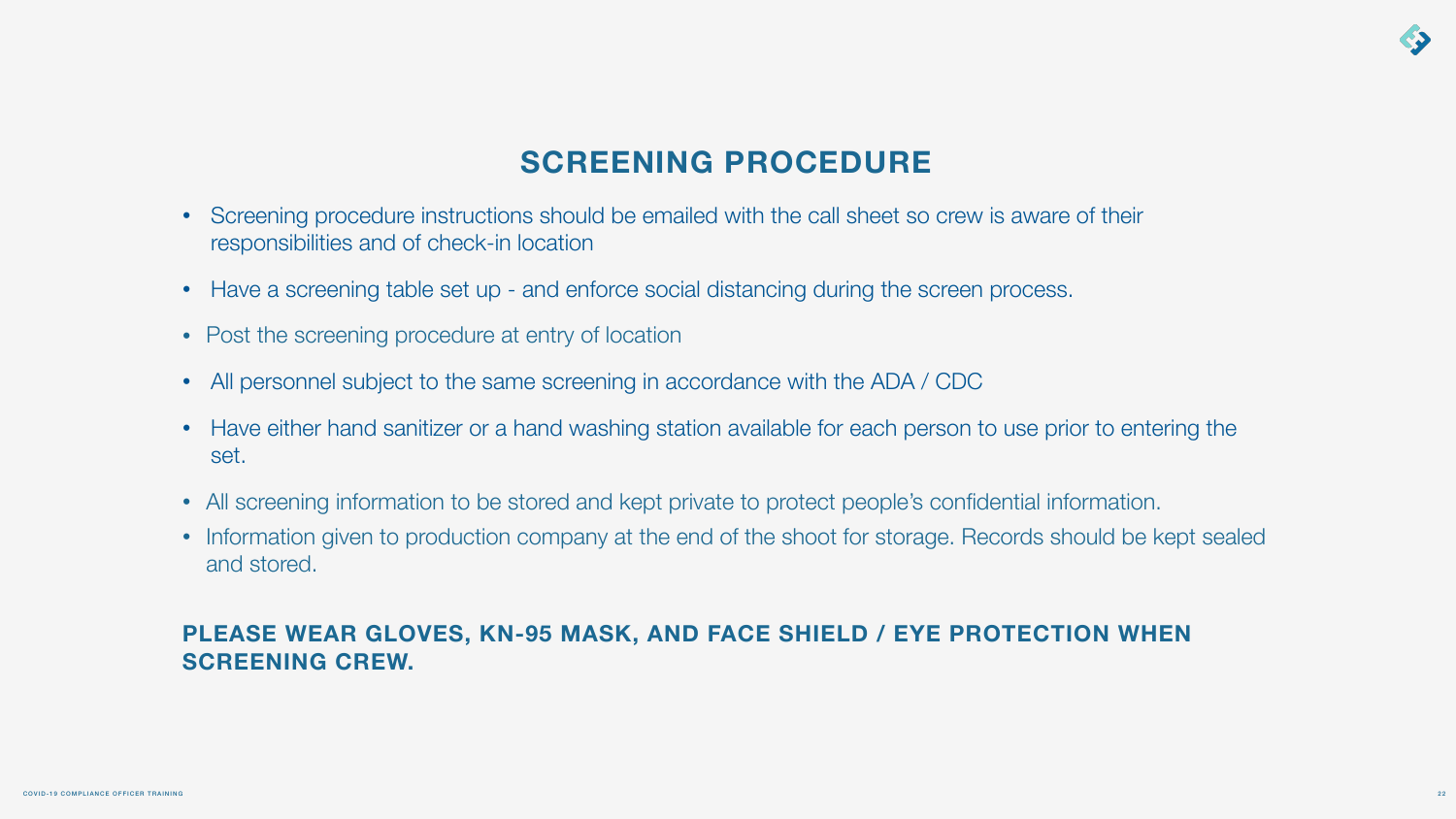# **PROVIDE CLEAN NEW DISPOSABLE MASK TO ALL CAST & CREW.**

# **ALL CAST & CREW MUST WEAR SURGICAL STYLE DISPOSABLE MASKS WHILE ON SET.**

• No personal masks or face coverings should be worn on set.

- If it's been worn for 6-8hrs
- If it's been contaminated with bodily fluids.
- If it's been put down on a table or other location.



# **MASKS MUST BE CHANGED IF:**

# **SCREENING PROCEDURE: MASKS**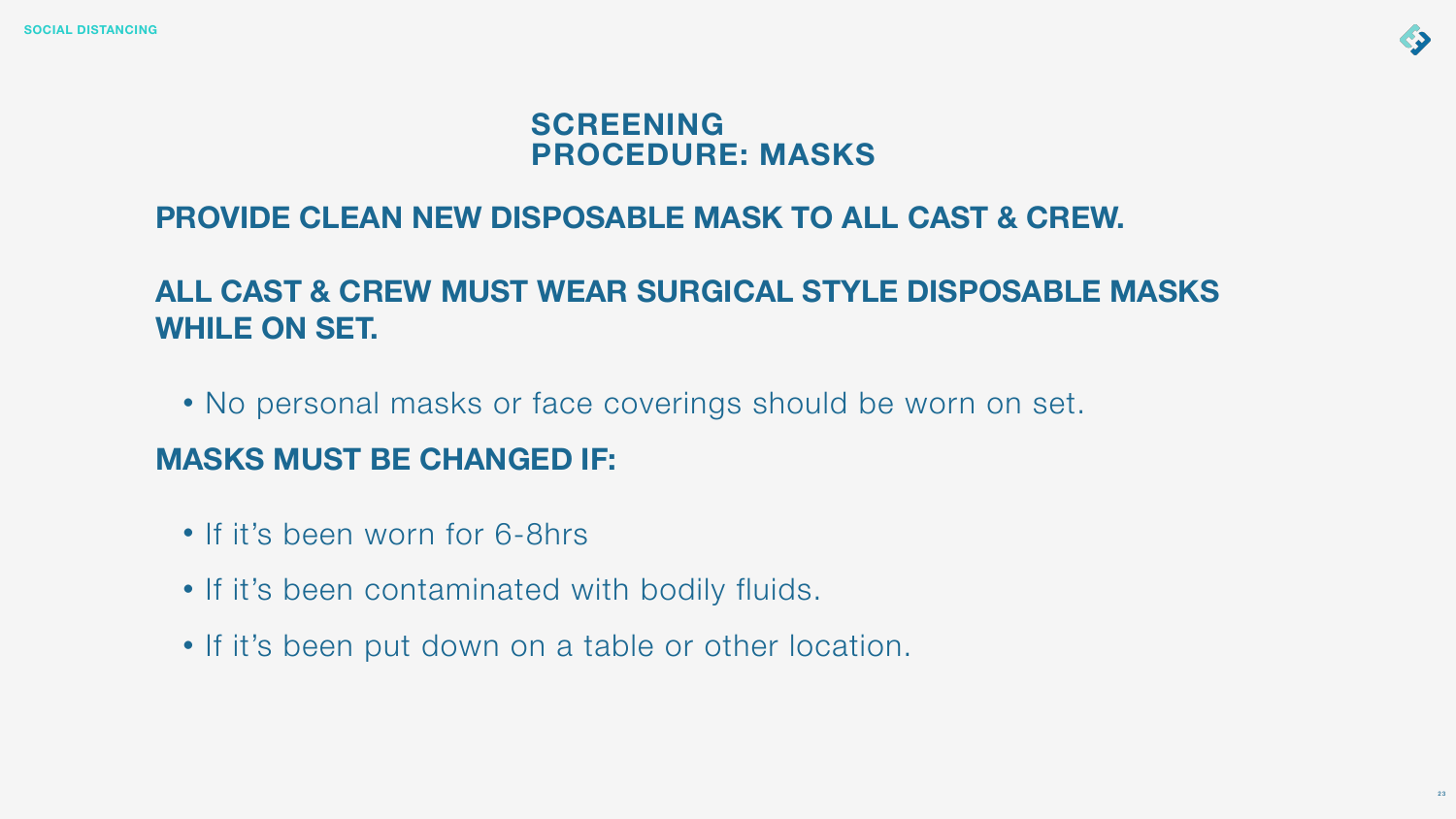- Use an infrared thermometer to take temperatures of all people arriving to location.
- Use discretion when taking temperatures of cast & crew.
- Please follow the temperature taking instructions provided by the manufacturer of the device.
- A safe temperature range is **below 100.4** degrees.
- A temperature of **100.4 or above** is a potential risk, and this person should be removed from set.
- A person with a reading **above 100.4** could be tested again after 10 minutes if showing not signs or symptoms.



# **SCREENING PROTOCOLS: TEMPERATURE**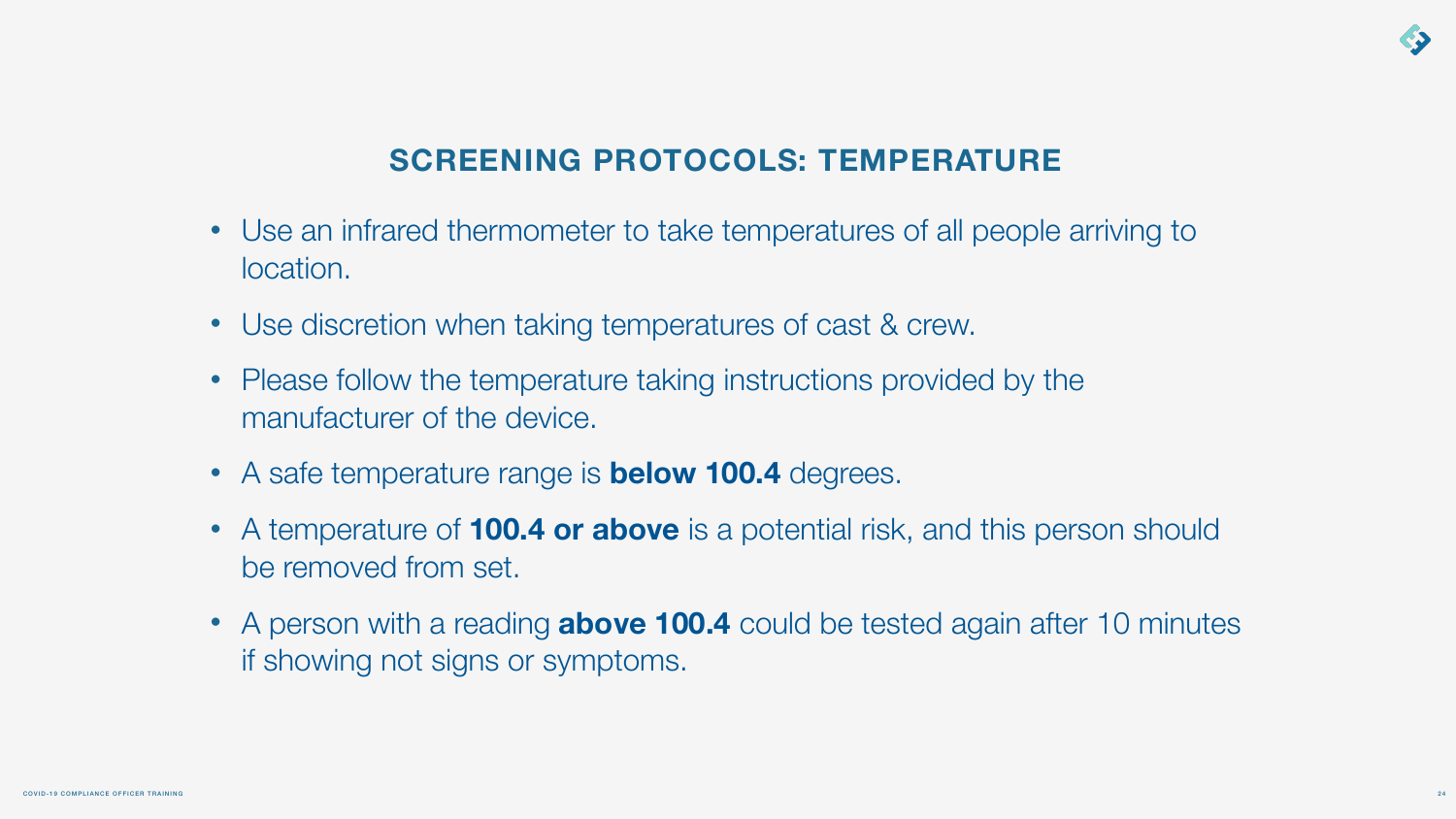### **Have either hand sanitizer or a hand washing station available for each person to use prior to entering the set. Provide mask.**

In addition to the temperature screening, ask these questions on the screening survey (in resource link).

- 
- Cough
- Shortness of breath or difficulty breathing
- Fatigue
- Muscle or body aches
- Headache
- New loss of taste or smell
- Sore throat
- Congestion or runny nose
- Nausea or vomiting
- Diarrhea?

1. Have you experienced any of the following symptoms in the past 48 hours: • Fever or chills 2. Within the past 14 days, have you been in close physical contact (6 feet or closer for at least 15 minutes) with a person who is known to have laboratory-confirmed a COVID-19 case or with anyone who has any symptoms consistent with COVID-19?

## **SCREENING PROTOCOLS: ENTRY SCREENING QUESTIONNAIRE**

3. Have you been, or are you isolating or quarantining because you may have been exposed to a person with COVID-19 or are worried that you may be sick with COVID-19?

4. Are you currently waiting on the results of a COVID-19 test?

**Each person should sign their screening survey.** 







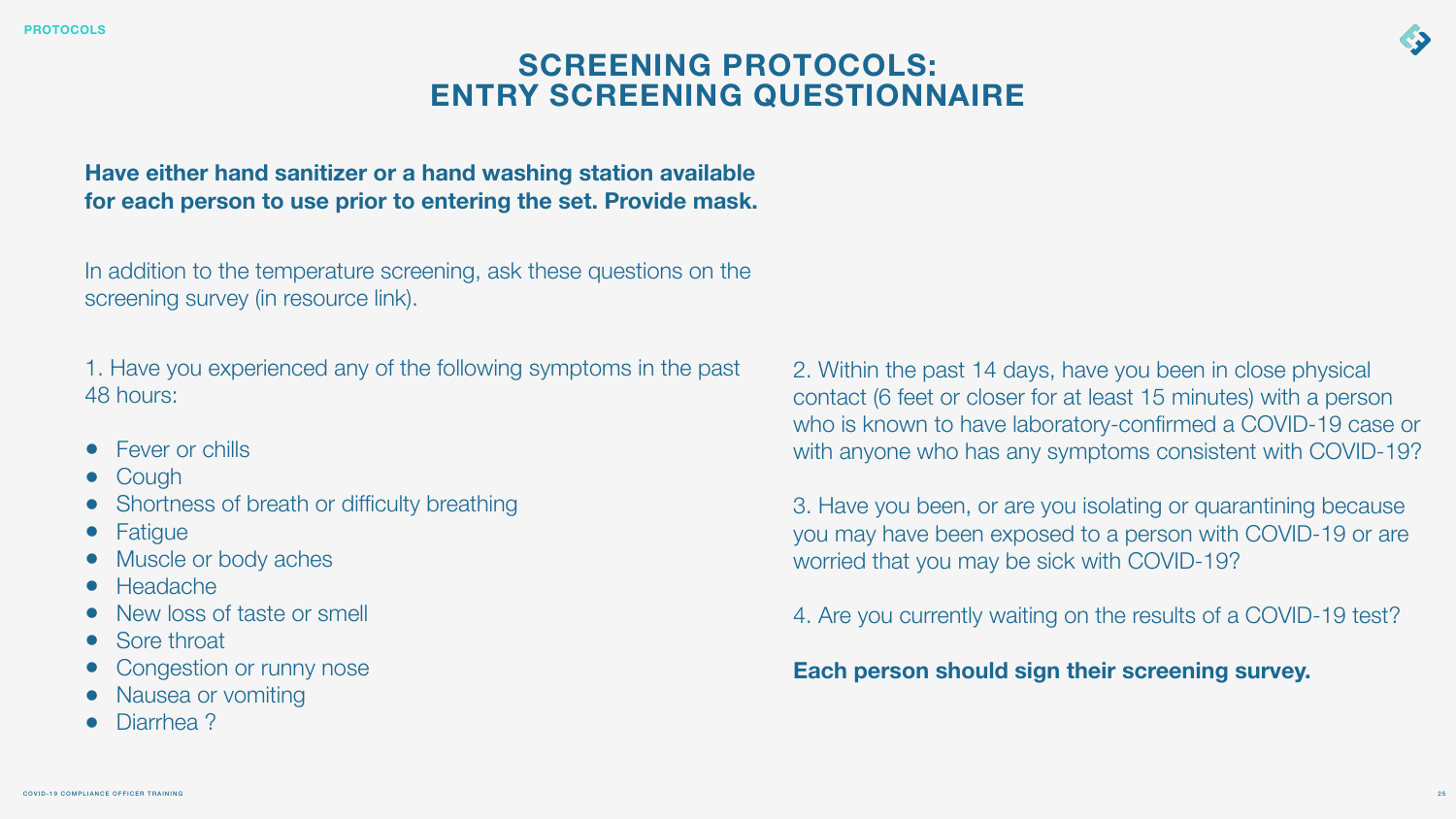- If any of the answers are **"YES,"** or the person has any of the signs/symptoms, the person must leave the set immediately to protect others.
- Any person who is denied entry should be encouraged to contact their healthcare provider.
- Notify the producer or production manager of any staff not permitted on site.
- Everyone admitted to set should be added to the roster.
- For those who are admitted, wrist bands (or stickers) should be applied a different color for each day attesting to them having permission to be on set - or dated with the current date of screening



# **SCREENING PROTOCOLS: ENTRY SCREENING**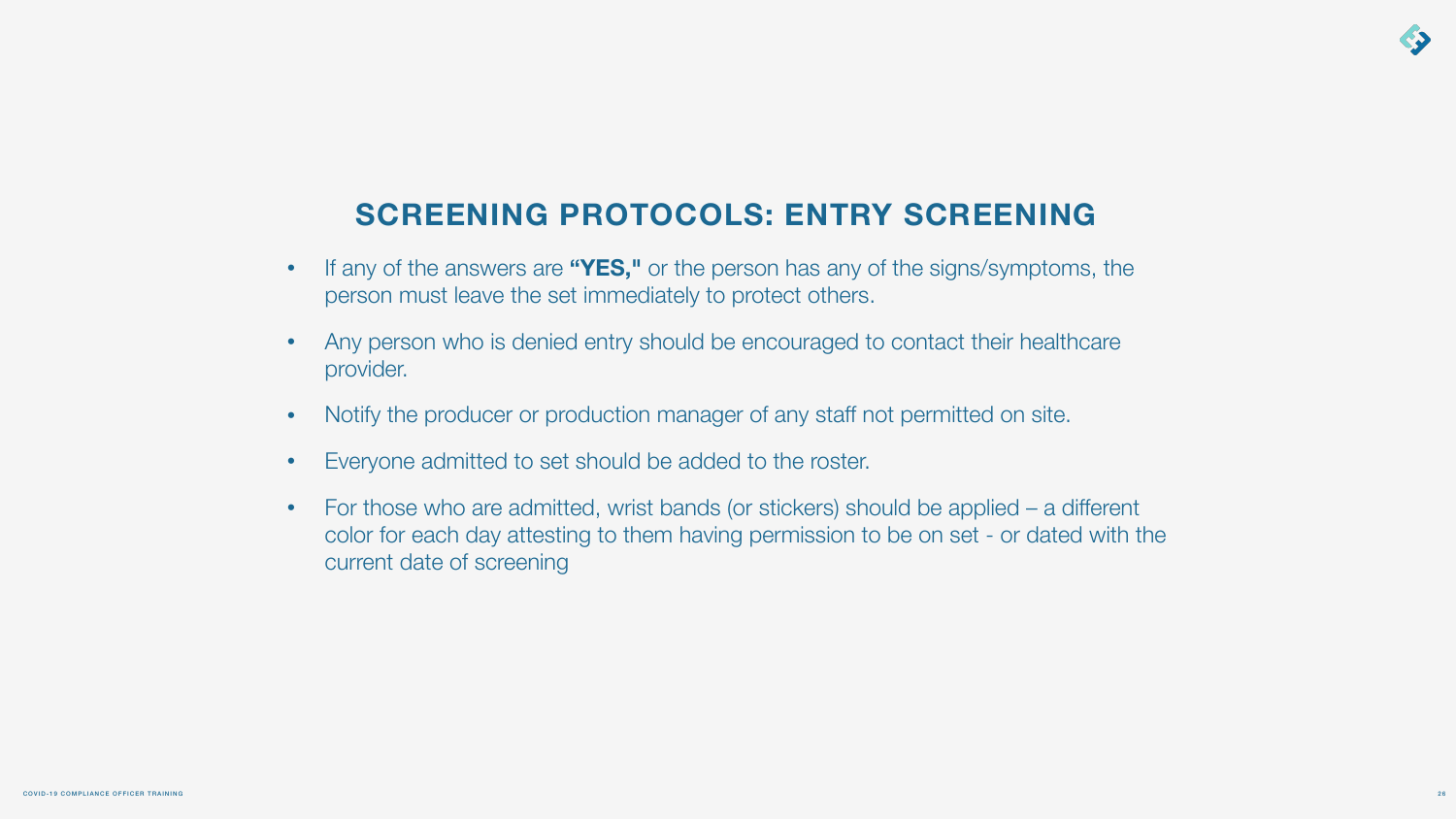- Isolate person, have them leave set, and advise them to contact their Healthcare Provider.
- Close set or specific area for 24 hours.
- Clean set or area thoroughly by professional company.
- Maintain confidentiality, and notify all "close contact" staff. Have them speak to Healthcare Provider regarding testing and quarantine.
- Set or specific area can be reopened after decontamination
- Staff not in close contact may return to set upon reopening

**Close Contact is defined as people who have been less than 6 feet away from** 



27

# **one another or haven't worn masks, for a duration of 15 minutes or more.**

# **POSITIVE TEST PROTOCOL WHILE ON SET**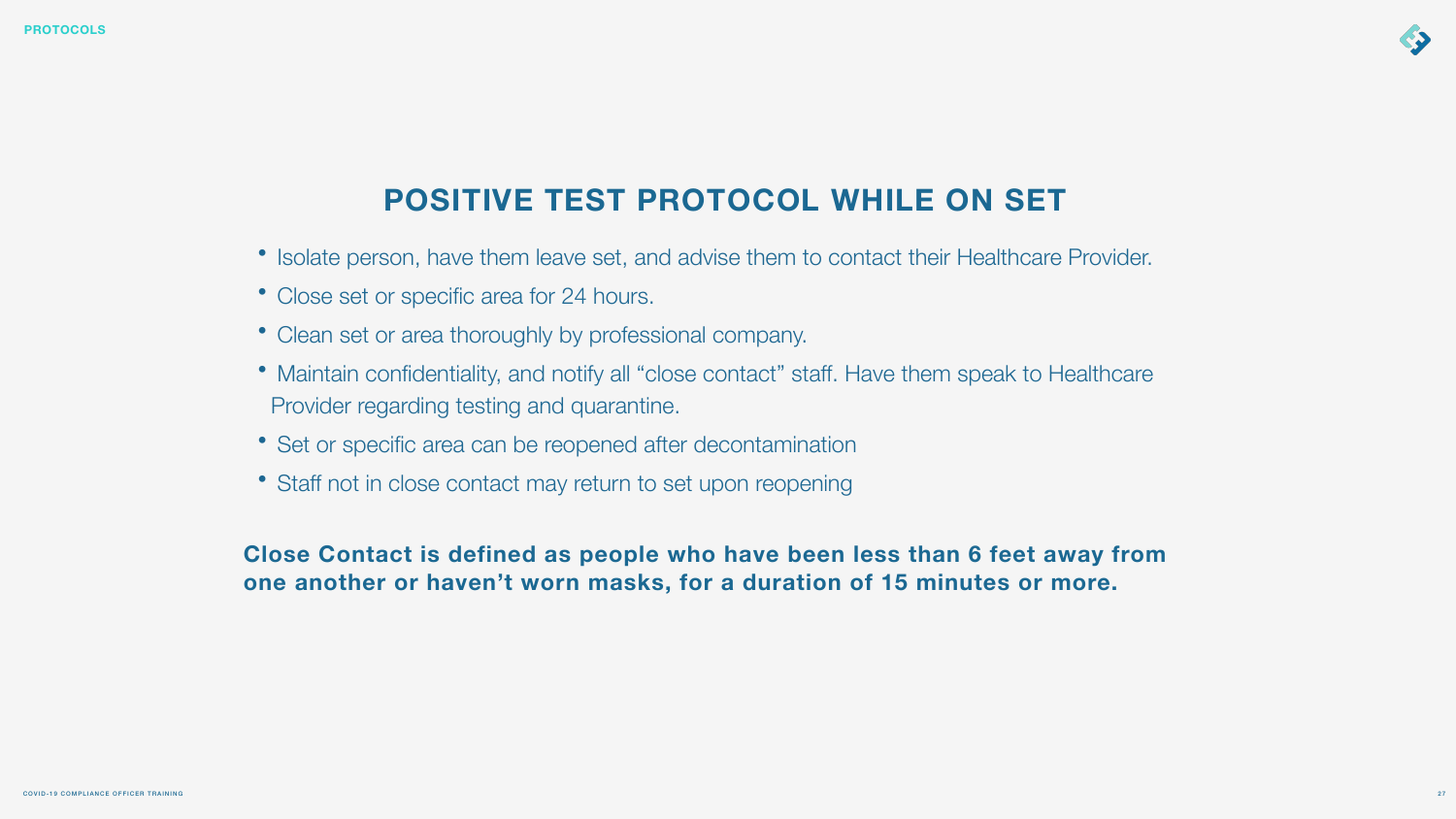# **RETURNING TO THE SET AFTER EXPOSURE**

- •No fever for 24 hours (without a fever reducing medication) AND
- •Minimum of 10 days from the onset of symptoms
- •Improvement of COVID 19 symptoms

**Always consult local, state, CDC, industry guidelines for updates. These notes are based on current CDC** 



# **guidelines.**

### **After case of COVID**

### **After hospitalization or severe COVID 19 illness**

•On advice of physician (bring note)

### **After testing positive but asymptomatic**

• At least 10 days from the date of the test

### **After close contact with person who tests positive**

•Quarantine for 14 days after last exposure

### **Crew members should consult with their healthcare provider regarding testing prior to returning to work.**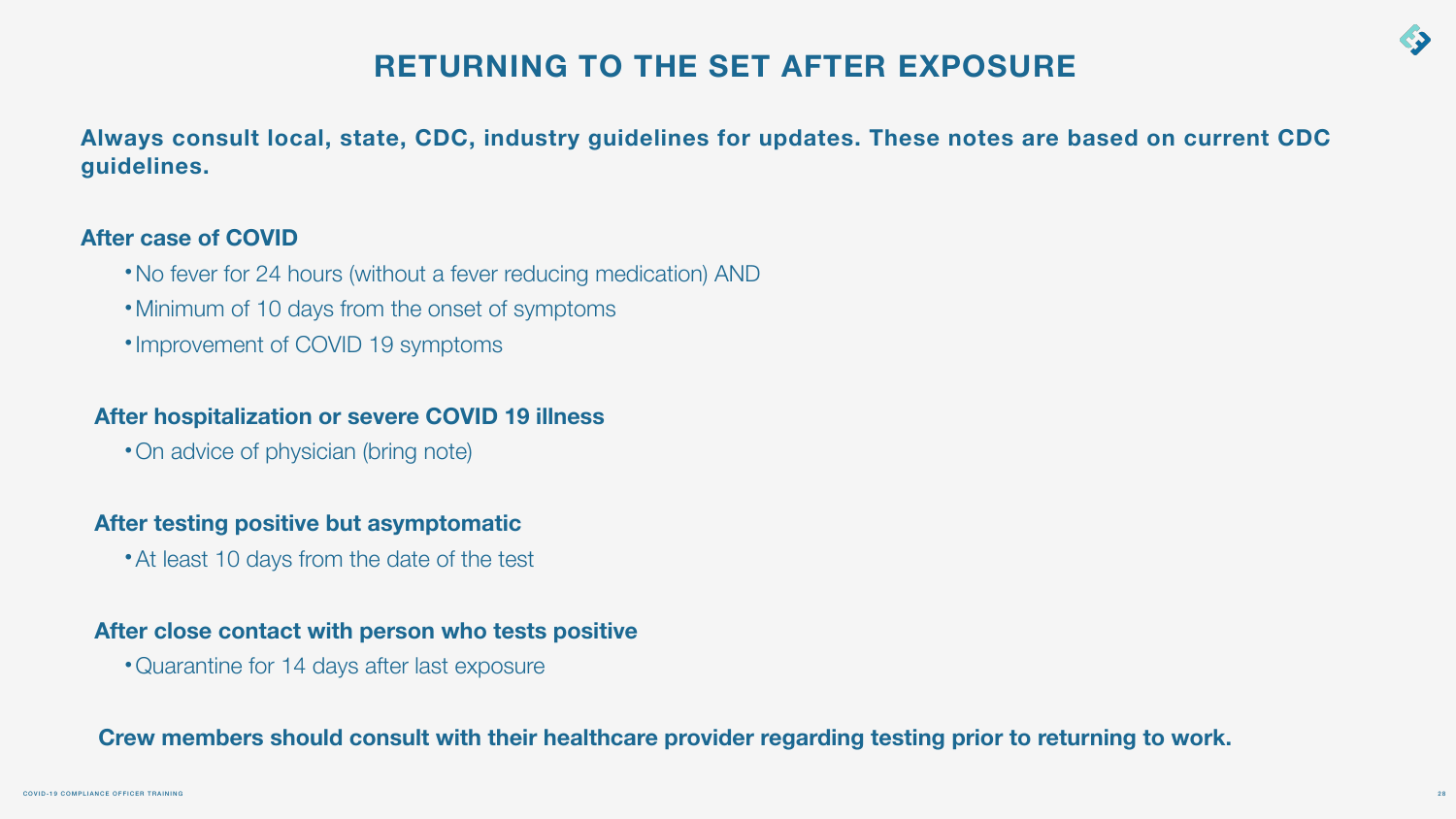### **DURING THE SAFETY MEETING, TRAIN STAFF ON HOW TO BE COVID COMPLIANT:**

• Masks must cover mouth and nose at all times to be effective.

- Signs and Symptoms of Covid-19
- What to do if you are sick
- Protocols and updates
- PPE
- Social distancing
- Hand-washing and sanitizing
- Disinfecting of equipment and spaces
- 
- Hands must be washed / sanitized for 20 seconds.
- 
- Maintain 6 feet of separation whenever possible.
- Respect each other at all times.

• Hands must be washed before and after donning /doffing masks



29

### **ALL SAFETY TRAINING MEETINGS SHOULD BE DOCUMENTED BY TIME / DAY AND ADDED TO THE PRODUCTION REPORT**

# **CREW TRAINING**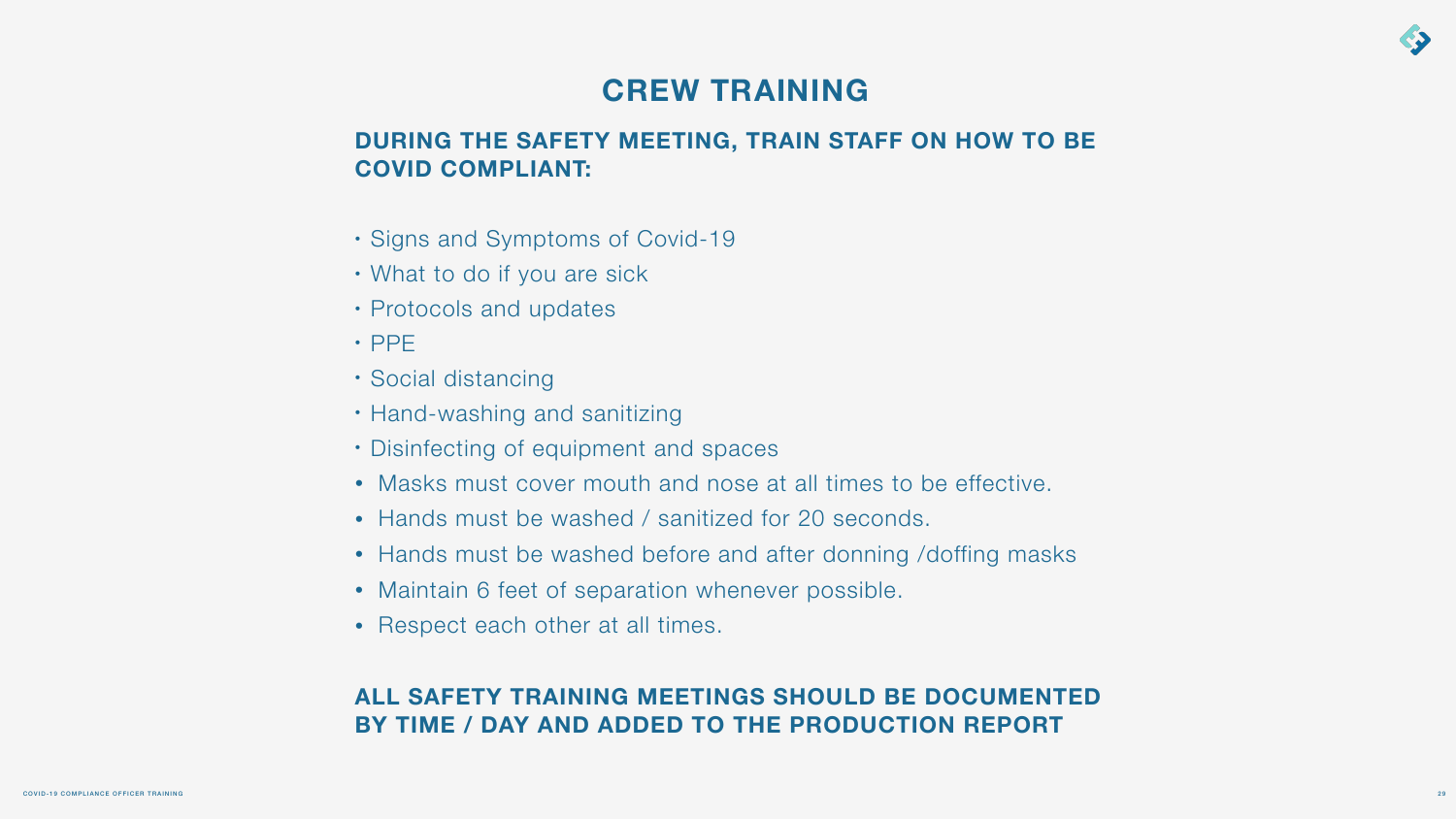• New masks should be provided to crew at start of the day to ensure



- Fully over Chin, Mouth, and Nose
- the masks are clean.
- Disposable masks should be changed every 8hrs
- Masks must be worn.

# **HOW TO WEAR A MASK**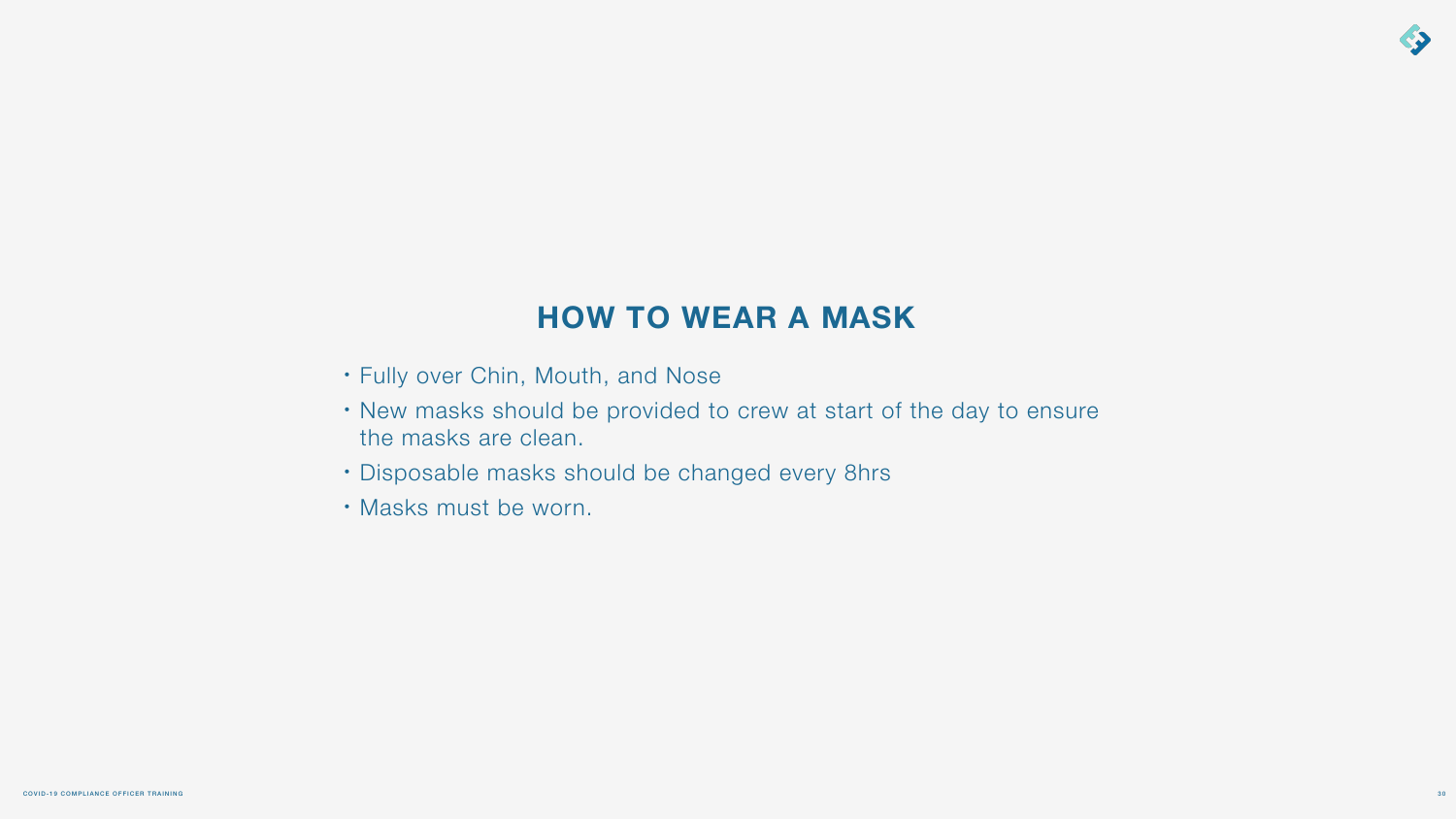• Before the first person arrives on set, mark 6 foot spacing with blue tape between:

- Post social distancing signs
- Only essential crew and talent allowed on shooting set:
	- Who is essential: Only crew needed at the time of filming.
- - Work stations
	- Break/dining areas
	- Video Village
	- Conference Areas
	- Tents
	- Trailers
- 8 feet of distance:
	- Talent not wearing masks if creative allows
	- Musicians not wearing masks
	- Brass / Wind sections
	- Vocalists
- shoot, as well as periodically during course of the production.
- ensure they are comfortable.

• On-screen talent in close contact with other talent should be tested prior to the

• Talent should always be informed of the scenes they will be filming in advance to



# **SETTING UP SOCIAL DISTANCING**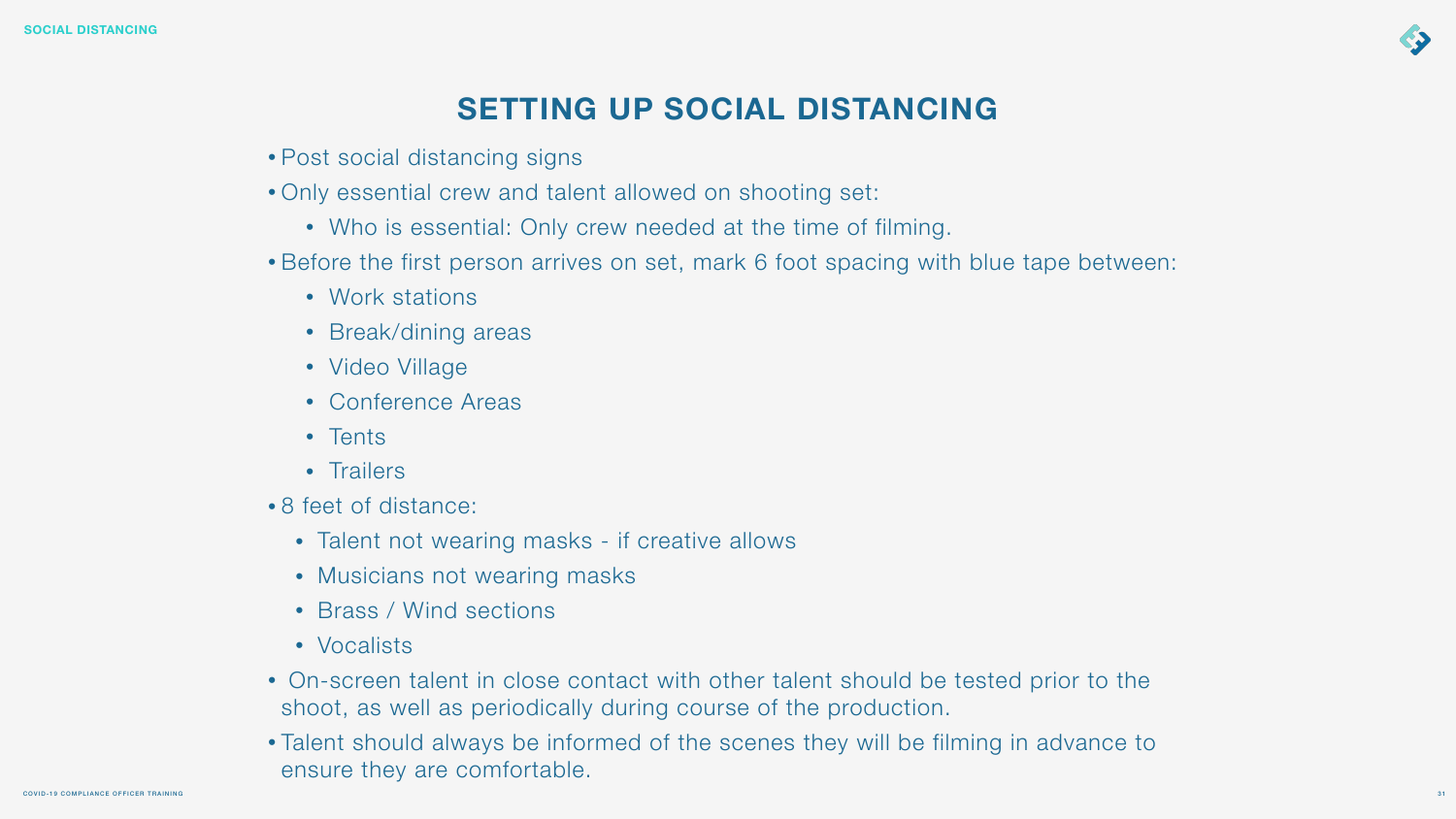•Plastic barriers can be used to separate sections but does not replace the need for masks or social

•Crew should wear face shields whenever working in close contact with talent without masks. Los Angeles County also asks that crew in close contact with talent should be tested regularly.

- distancing.
- 
- •Traffic arrows should be placed in narrow hallways and dedicated entrance and exits
- set or given a remote feed.

•Clients / visitors should be given space away from



# **SETTING UP SOCIAL DISTANCING**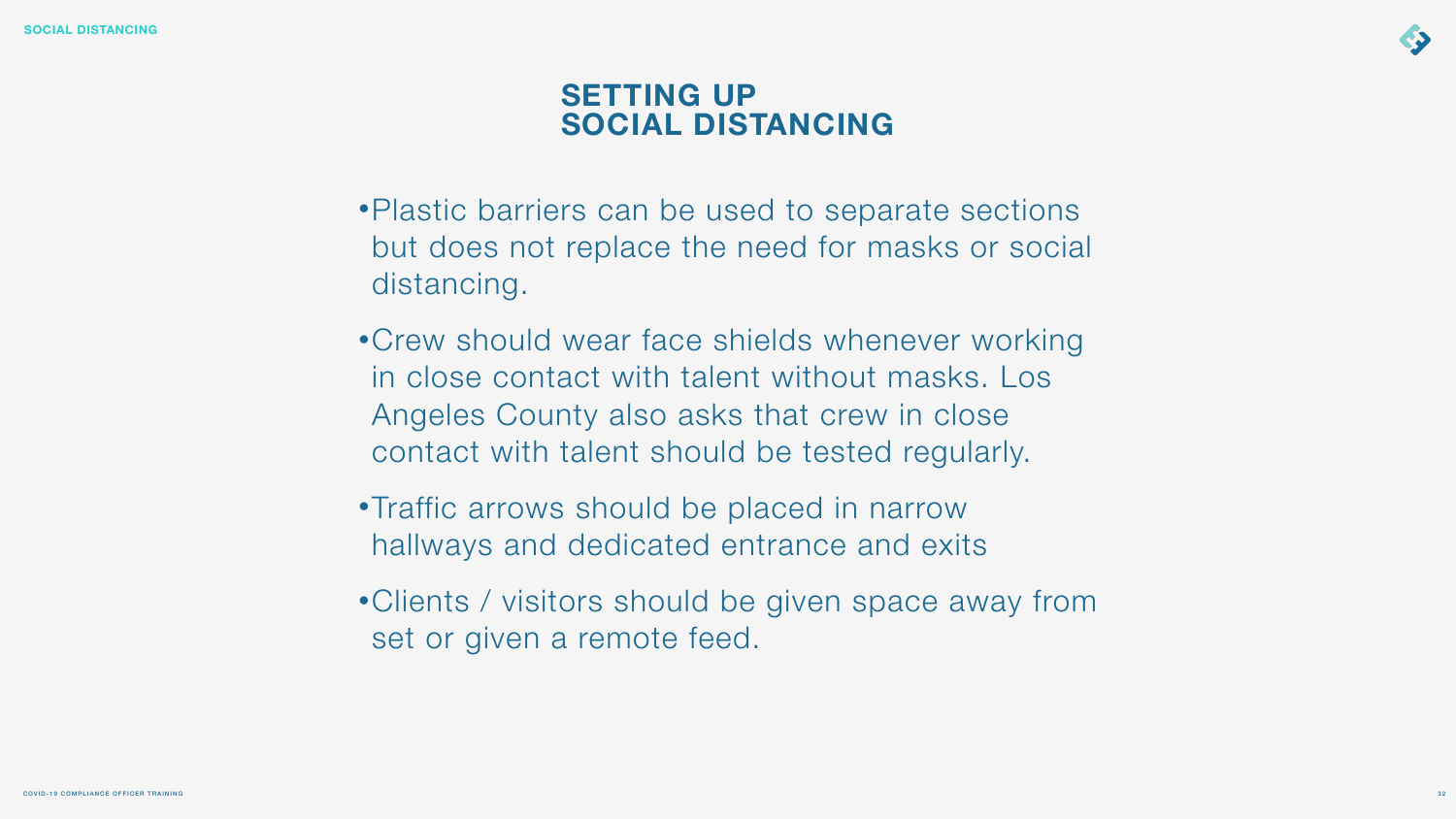Wireless equipment can play a huge part in helping with social distancing on set. Not all shoots can afford to be fully wireless: but here are ideas on what to encourage production to offer:

- Individual wireless monitors for Client, Director, DP, 1st AC
- Wireless Follow Focus
- Wireless Zoom Control



# **SETTING UP SOCIAL DISTANCING: WIRELESS**

# **REMOTE PRODUCTION**

When possible, encourage production to offer remote production options for client and crew members who do not need to be present on set. There are many options available now for people to no longer travel to location and work from the comfort of their own home. Remote Video Village solutions are affordable and easy for nearly any size production.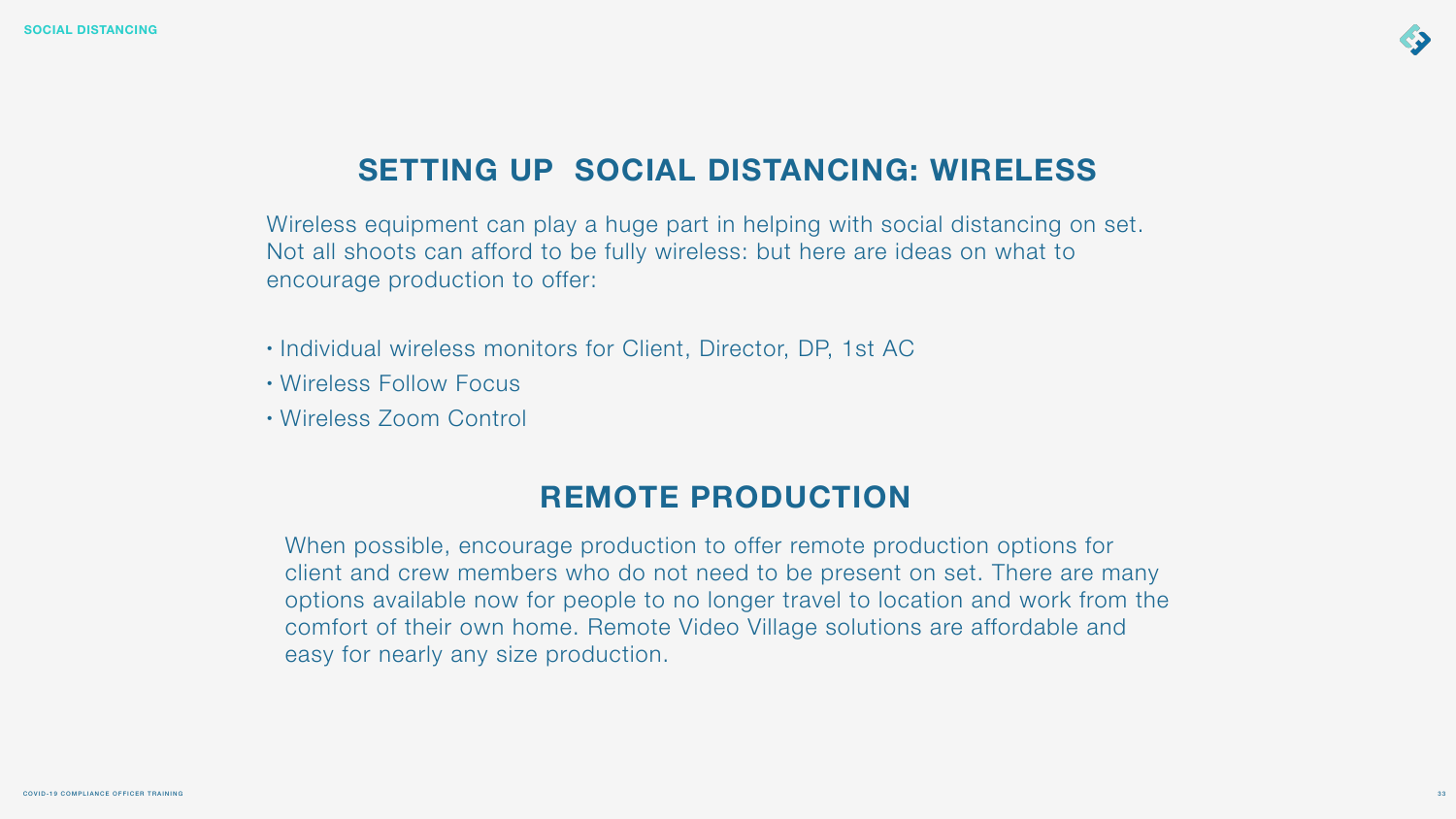### **ALL CREW MUST WASH / SANITIZE HANDS BEFORE AND AFTER CONSUMING FOOD OR BEVERAGE**

### **CRAFT SERVICES**

- Make everything individual single servings, including beverages
- Eliminate all shared food bins.
- Coffee in travelers or carafes should be served by one person wearing gloves, mask and face shield.
- Eliminate coolers on set, and have beverages in small bins.
- Use touch-less water dispensers or foot pump water fountains to fill canteens. (All Canteens should be disinfected when they come to set)

# **SETTING UP SOCIAL DISTANCING: MEALS**

### **ALL CREW MUST WASH / SANITIZE HANDS BEFORE AND AFTER CONSUMING FOOD OR BEVERAGE**

### **MEALS**

- Eliminate buffet style meals and switch to box or pre-packaged meal when possible.
- It is acceptable for food to be served by sole individual in gloves, mask and face shield, as long as long as food is away from crew.
- Create separation at tables by having more tables, and enforcing social distancing.
- Stagger meal breaks when possible.
- Tables & Chairs should be sanitized after each use.

### **ALL FOOD & BEVERAGE TO BE CONSUMED IN DESIGNATED AREAS ONLY!!!**

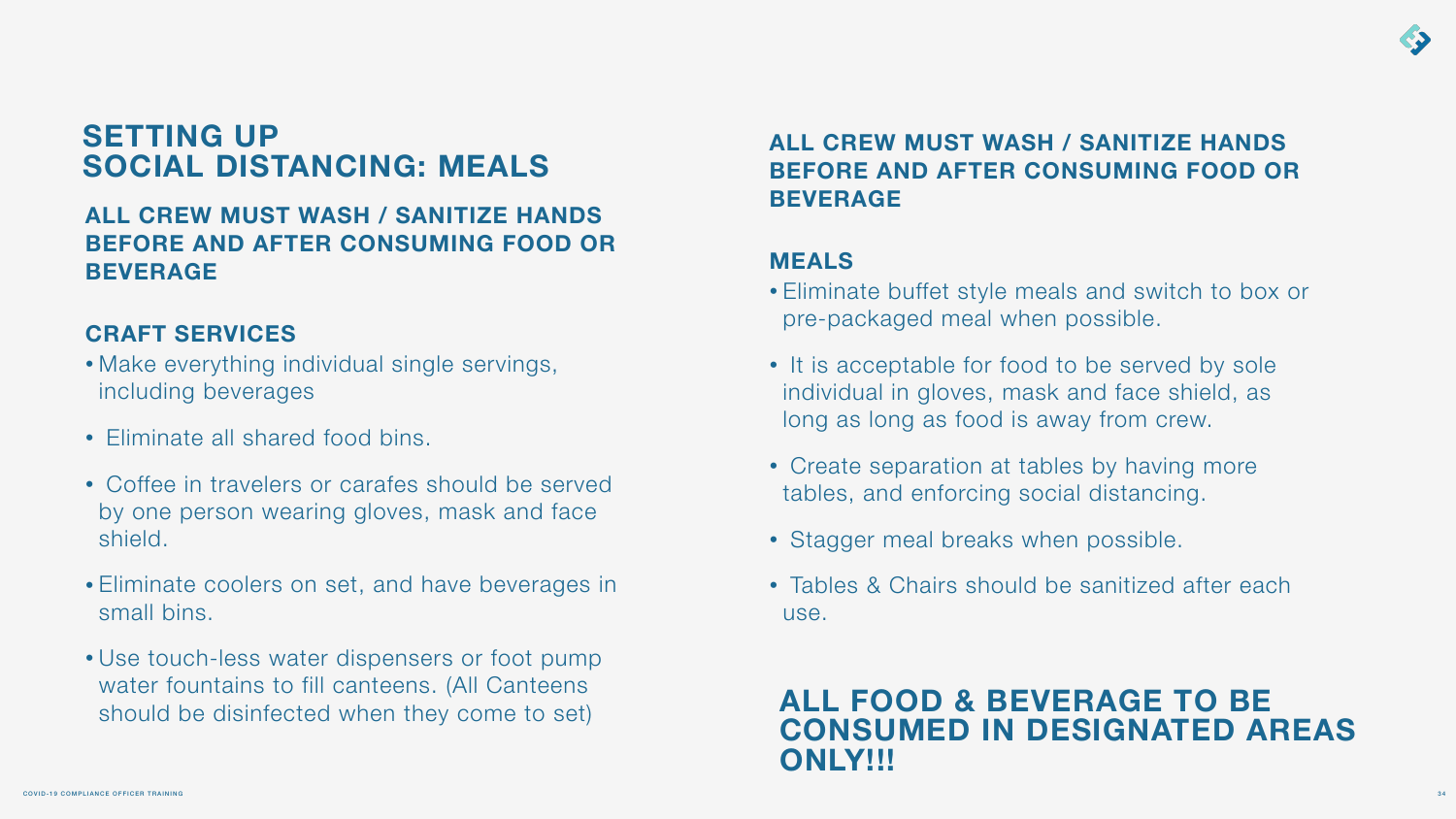### **TRAVEL VANS:**

- Use higher capacity vehicles
- Limit capacity to 50%
- Make more trips or have additional vehicles
- Open windows during transit
- Mark capacity on side of van
- Vans should be disinfected between trips
- Sanitize van after each use
- Hands should be sanitized before and after entering and existing vehicles

# **When possible encourage production to offer solutions for**



**cast or crew to drive alone.**

# **SETTING UP SOCIAL DISTANCING: TRANSPORTATION**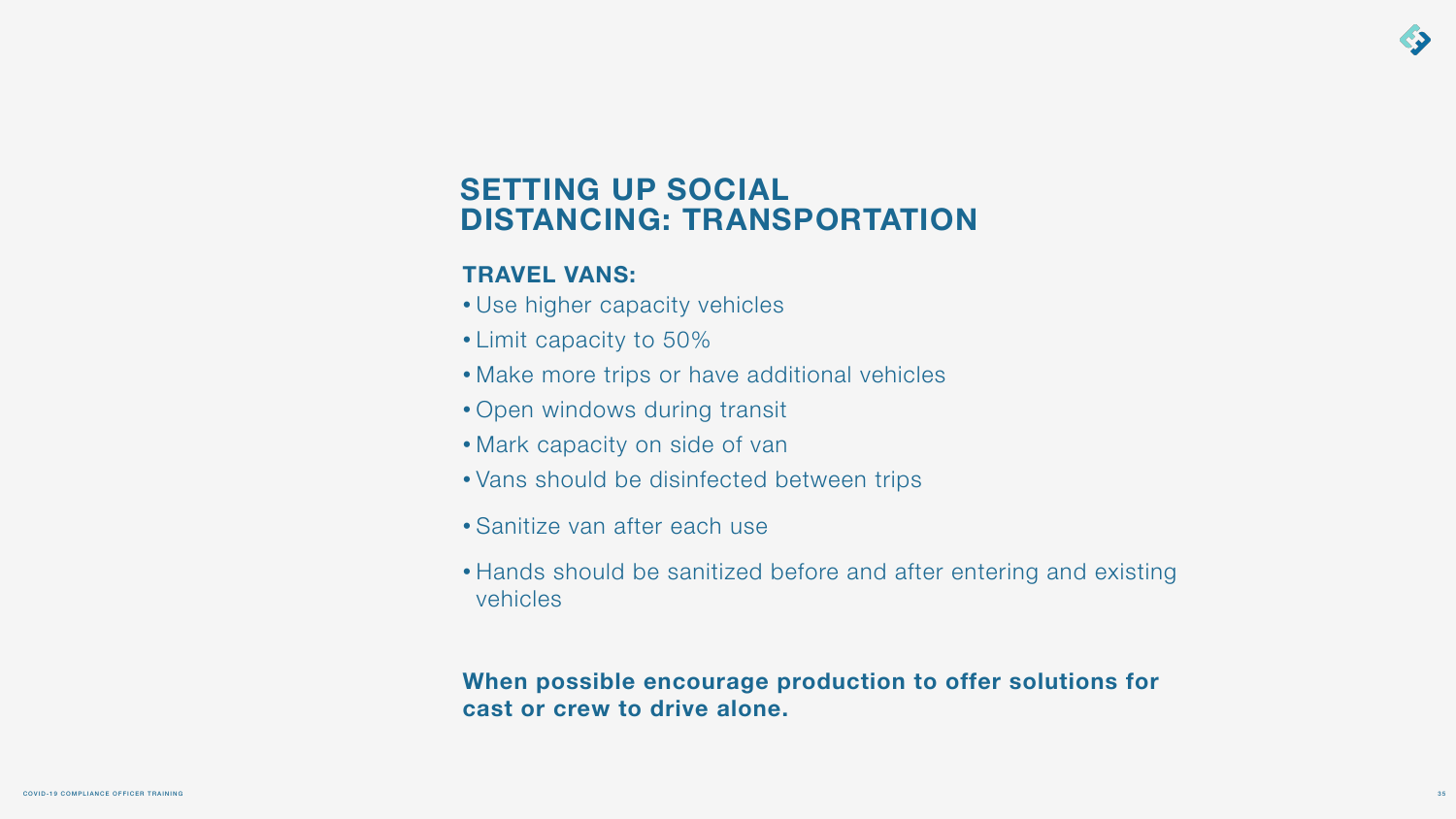

# **EQUIPMENT**

- Assign tools, duties + supplies to specific crew members. Avoid direct handoffs
- Specific departments are responsible for handling their own gear
- Departments + Individuals are responsible for sanitizing their own equipment
- No walkie talkie sharing
- Sanitize replacement batteries between uses
- Camera Equipment is to be handled by Camera Dept.
- Work with Camera House to ensure that rental, pickup & drop offs are in line with safety guidelines and procedures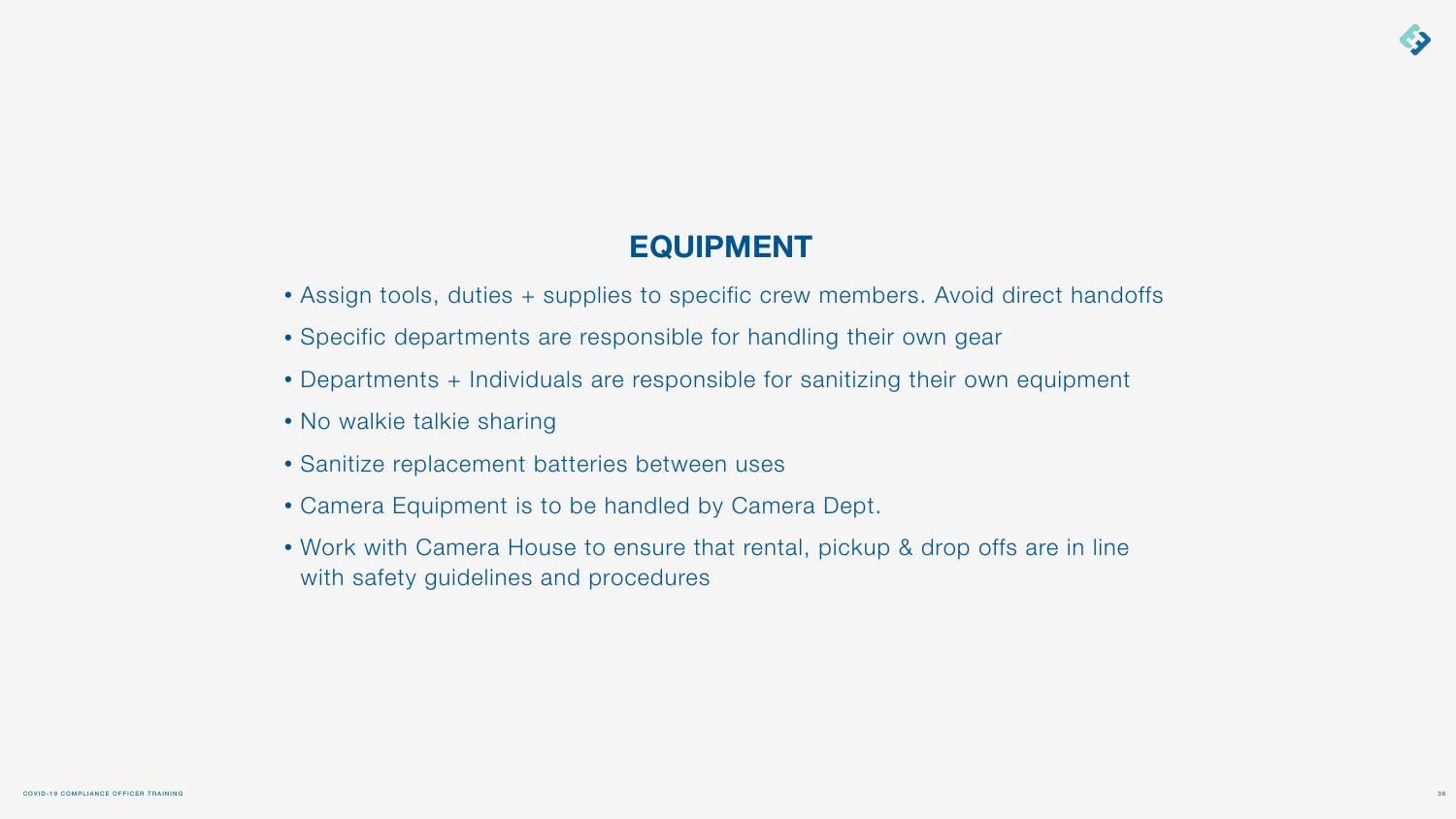

# **ART DEPARTMENT**

- Receive approval from agency/client prior to shoot date.
- Consider additional prep + strike days to limit crew size.
- Allow additional time for props to be sanitized before and after each handling by talent.
- Coordinate handling of accessories with wardrobe dept to limit exposure.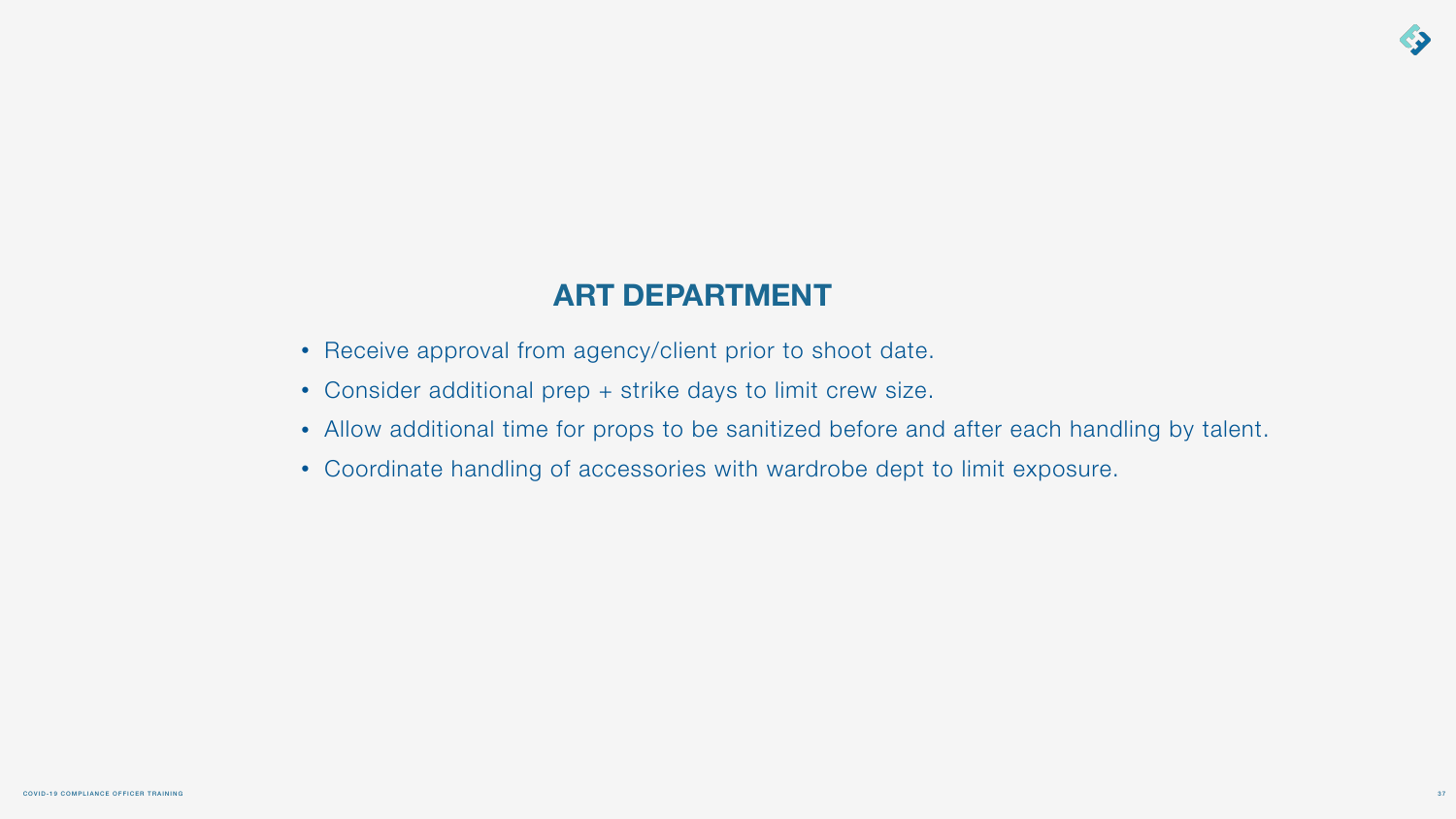

# **WARDROBE**

- PPE must be worn during person to person contact with talent.
- Masks are required. Face shields are strongly recommended.
- Only stylist + individual talent are to handle wardrobe when possible.
- Encourage use of rental houses/online shopping for wardrobe pulls.
- Wear PPE when visiting any rental houses or retail stores.
- Allow additional time for delivery delays.
- Review all vendor return/exchange policies.
- Encourage remote wardrobe reviews via video conference.
- Sanitize all accessories, jewelry, handbags, etc between uses.
- Arrange for talent to arrive in their own wardrobe when possible.
- Used wardrobe should be bagged up individually by talent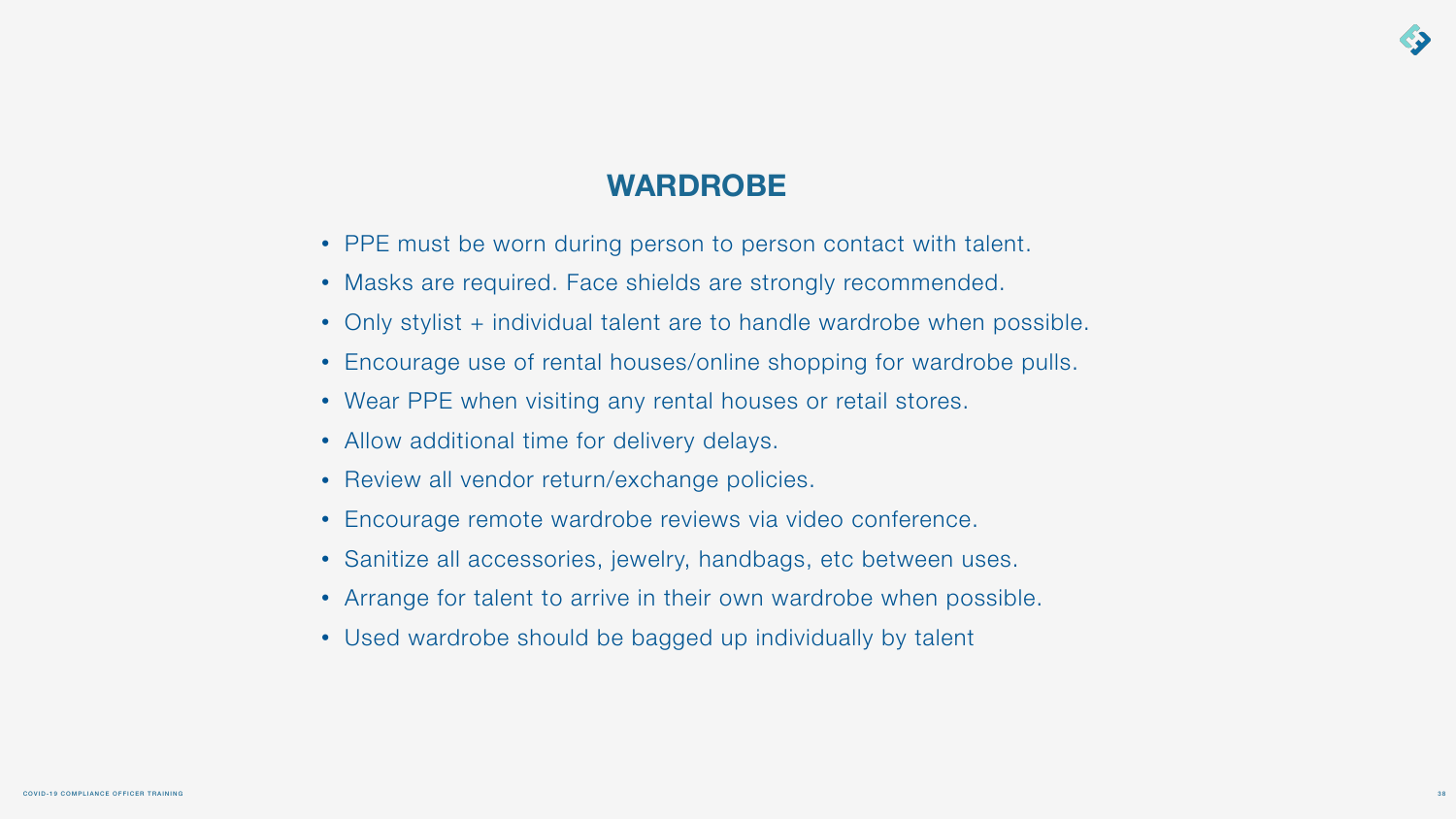# **TALENT**

- Consider alternative shot set ups/angles to allow for maximum distance between talent.
- All necessary documents (payroll, sign in etc) to be distributed and collected digitally.
- Maintain distancing guidelines and sanitation procedures in any talent holding areas.
- Consider limiting the number of extras.
- All talent is to wear PPE on set whenever possible.
- Allow additional time for permit review & approval.
- Notify guardians to not bring non essential persons to set.
- Provide PPE that fits minors.
- Provide ample space for schooling.
- Avoid doing HMU on set unless absolutely necessary.

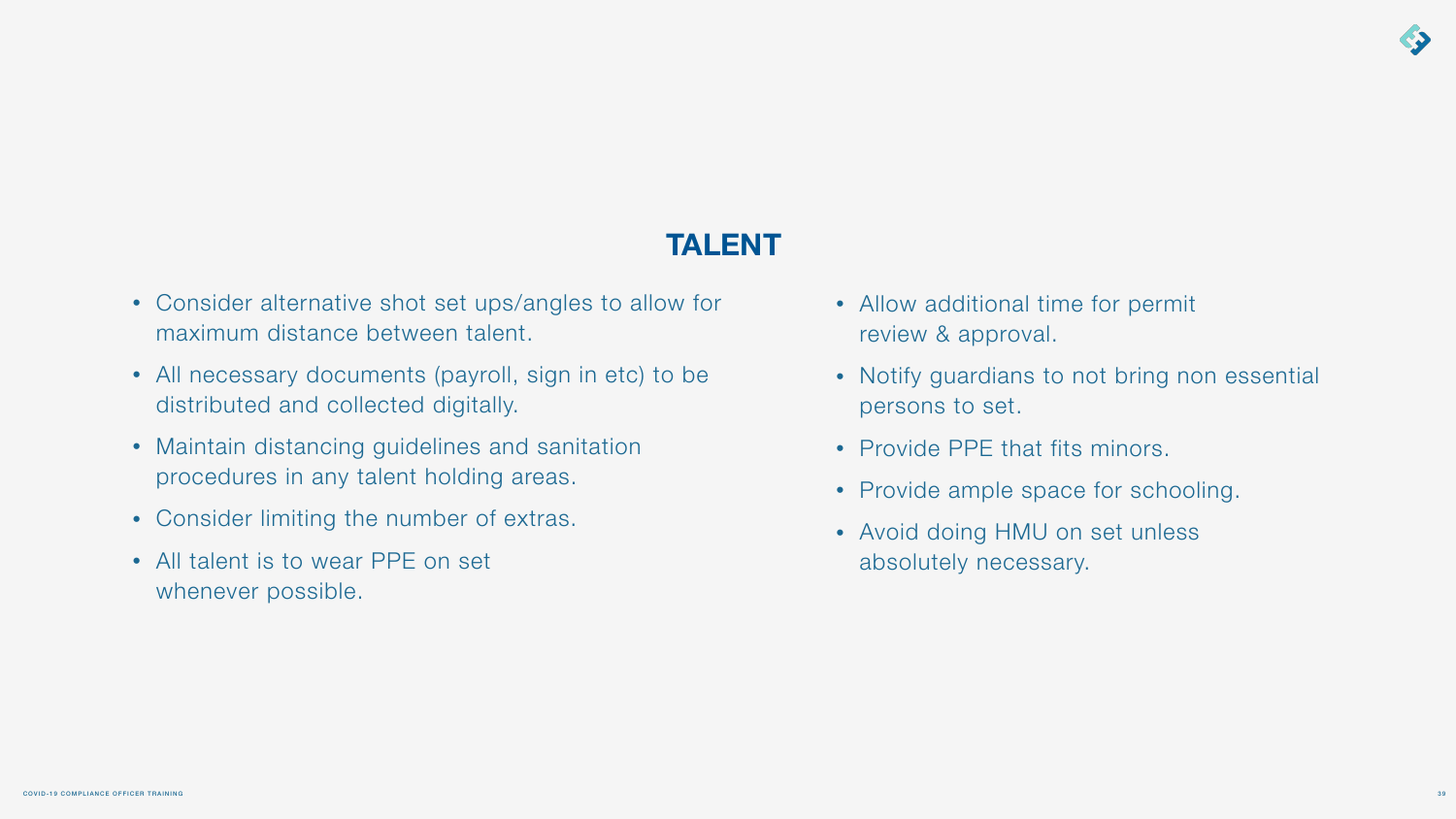# **CASTING**

• If in-person casting is a must, set up studio to ensure each talent & attendee can maintain 6ft distance from one another. Talent must honor their scheduled

- Encourage remote casting sessions and callbacks when possible.
- appointment time to be seen.
- questionnaires etc.
- Minimize number of personnel in contact with talent.
- Consider private, outdoor casting facilities .

• Use digital means to sign in talent, gather sizing info and distribute any materials,

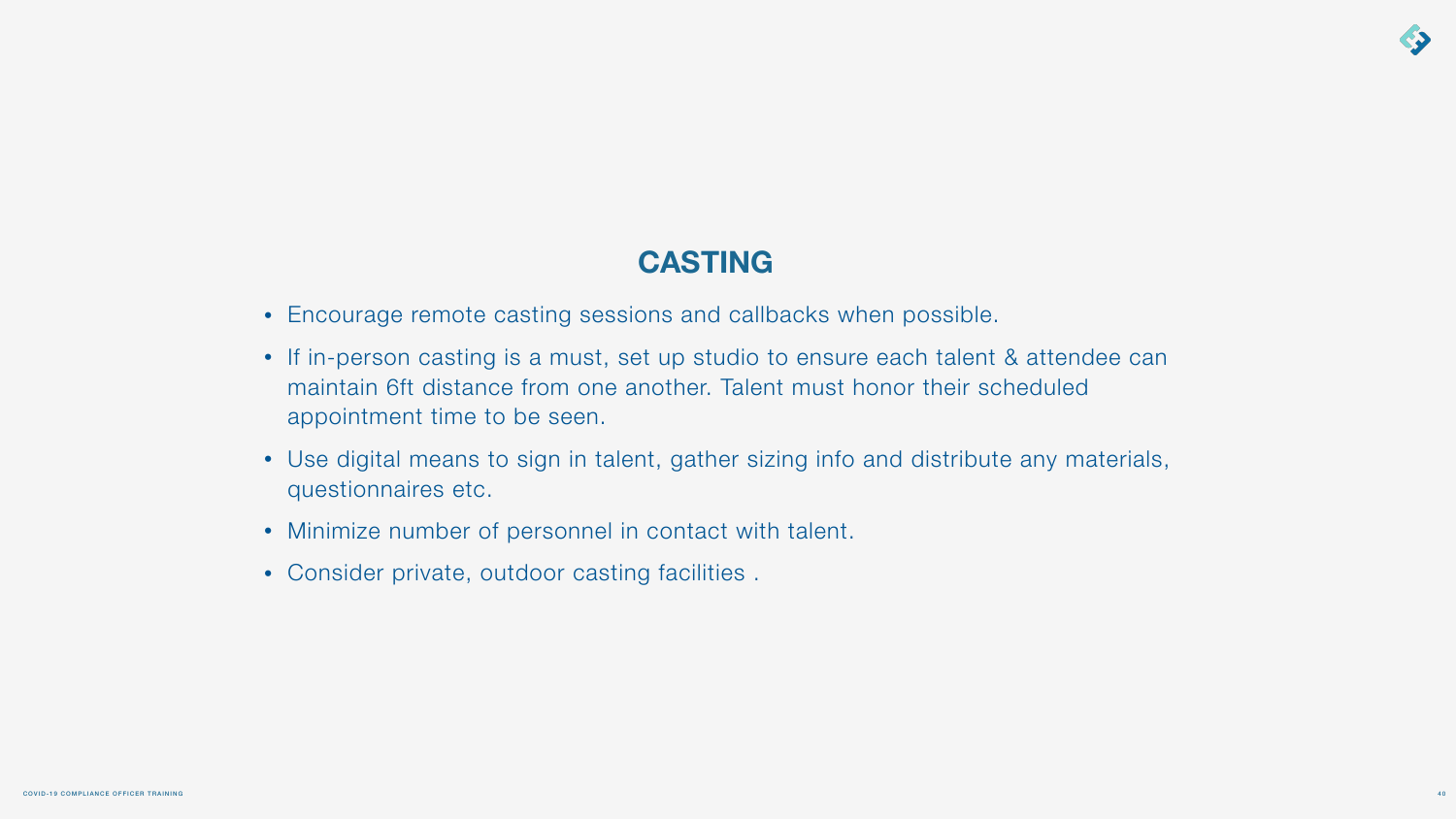

# **DISINFECTING PROTOCOL**

For the protection of the person tasked with disinfection, gloves may be worn. Eye protection and gowns may be used for splash protection for spray or liquid disinfectants. First clean all surfaces that will be disinfected with soap and water. This removes grease and dirt and will make disinfection more effective. Wipe down all surfaces at beginning of day, at least every couple of hours, as permitted, and the end of day with an appropriate EPA approved disinfectant. Surfaces to be included are toilets, faucets, sinks, appliances, counter tops, phones, doorknobs, light switches, chairs, table tops, computers - all high touch areas. It is recommended to wipe in the same direction like shoveling snow rather than wiping back and forth which just moves the germs around. Remove gloves so as not to contaminate your hands and dispose or properly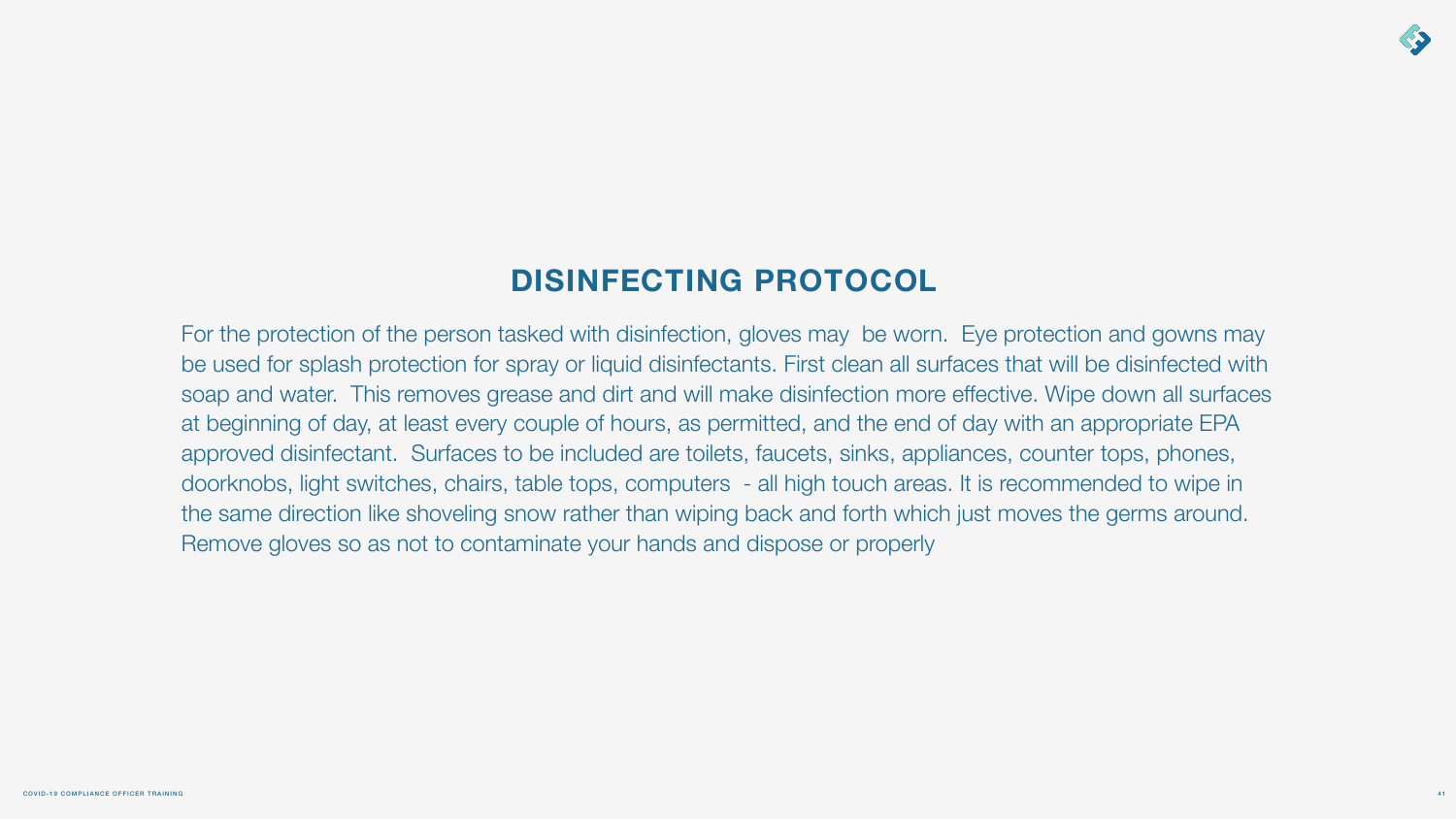

# **DISINFECTING PROTOCOL**

- Please ask crew to follow guidelines created by their departments union, even if crew is non-union.
- Arrange for deep cleaning by professional cleaners daily.
- Leave all locations, stages, and sets sanitized.
- Wear gloves and mask for disinfecting with wipes
- Wear gloves, KN-95 mask, Face Mask, and gown while disinfecting with spray applications.
- Disinfect high touchpoint items 3x or more times a day
- Clean surface with soap and water first

### **USE EPA LIST N DISINFECTING PRODUCTS**

- Follow directions for contact time
- See guide "6 Steps for Safe & Effective Disinfectant Use" in resources
- See Resources for EPA List N
- Assure that disinfectant is ok to use on surface before applying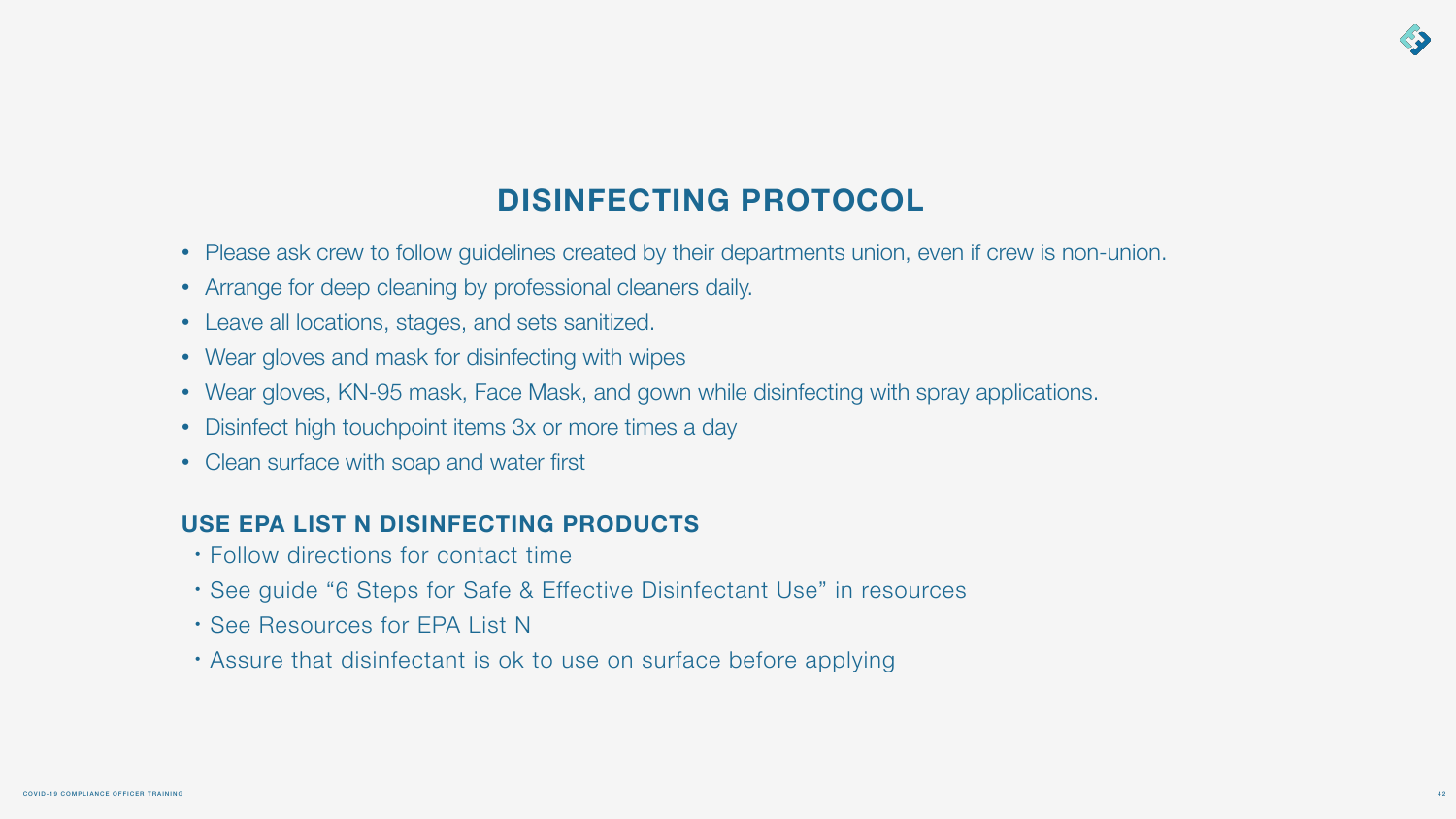# **KEEPING A SANITARY SET**

- Assign walkie-talkies to individual crew members for duration of production
	- No sharing of walkies
- Eliminate paper as much as possible on set, and require everyone to have their own paper items if needed.
- Provide no touch trash canisters
- Assign crew to manage specific items on set to limit people handling items
- Shared props / materials to be disinfected before and after use



# **HOW LONG DOES THE VIRUS LEAVE ON SURFACES**

- Glass 4 days
- Plastic 2-3 days
- Steel 2-3 days
- Cardboard/paper 1 day
- Copper 4 hours
- Air 3 hours

There are many variables that can effect this:

Temperature, humidity, ventilation, viral concentration in the droplet.